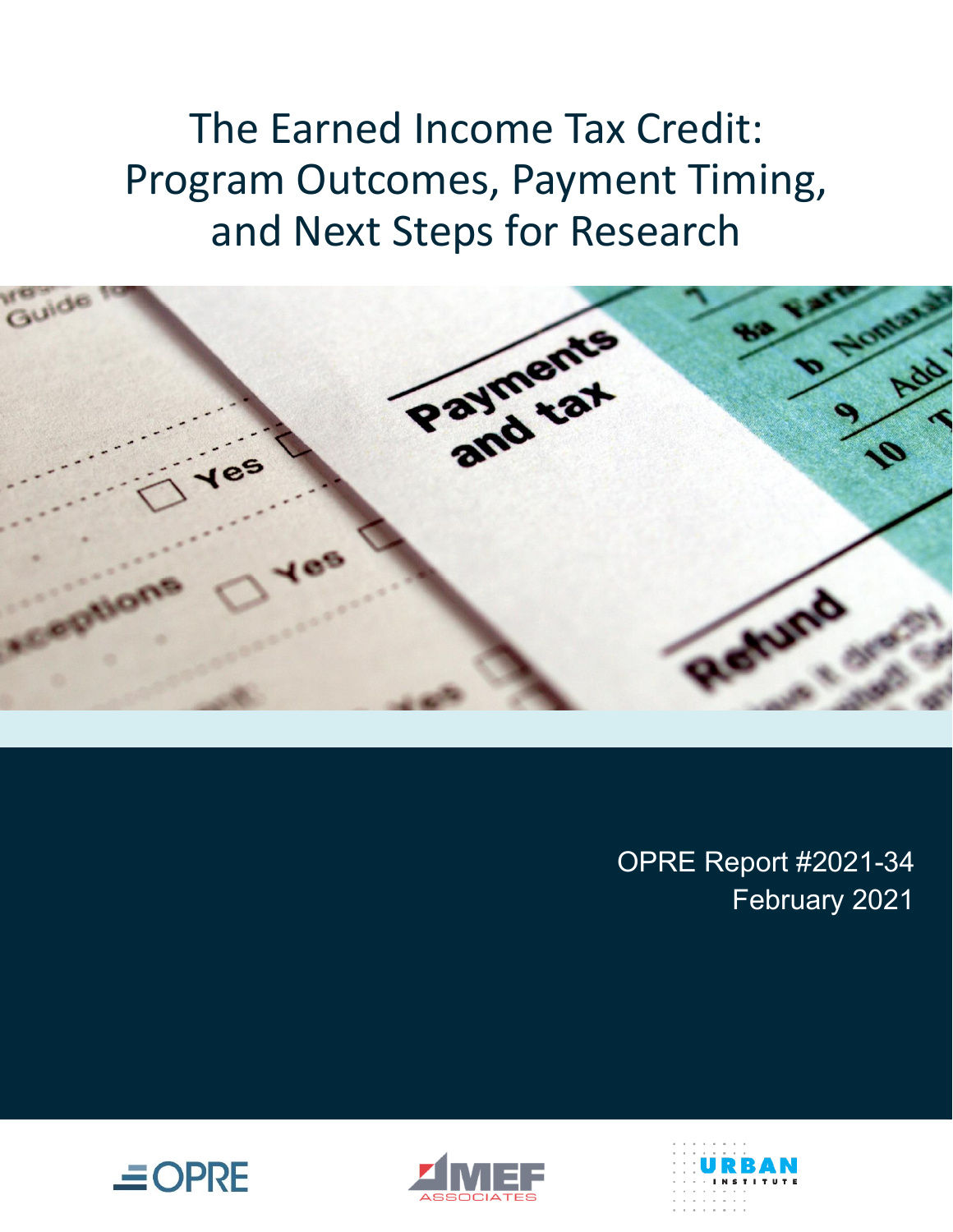# The Earned Income Tax Credit: Program Outcomes, Payment Timing, and Next Steps for Research

#### OPRE Report 2021-34

#### February 2021

Elaine Maag, William J. Congdon, and Eunice Yau

*Author affiliations: Elaine Maag and William J. Congdon, Urban Institute; Eunice Yau, MEF Associates*

#### **Submitted to:**

Lisa Zingman, Project Officer Office of Planning, Research, and Evaluation Administration for Children and Families U.S. Department of Health and Human Services *[www.acf.hhs.gov/opre](http://www.acf.hhs.gov/opre)*

**Contract Number:** HHSP233201500077I Project Director: Sam Elkin MEF Associates 1330 Braddock Pl, Suite 220 Alexandria, VA 22314 *[www.mefassociates.com](http://www.mefassociates.com/)*

This report is in the public domain. Permission to reproduce is not necessary. This report and other reports sponsored by the Office of Planning, Research, and Evaluation (OPRE) are available at *[http://www.acf.hhs.gov/opre.](http://www.acf.hhs.gov/opre)*

**Suggested citation:** Maag, Elaine, William J. Congdon, and Eunice Yau (2021). *The Earned Income Tax Credit: Program Outcomes, Payment Timing, and Next Steps for Research,* OPRE Report #2021-34, Washington, DC: Office of Planning, Research, and Evaluation, Administration for Children and Families, U.S. Department of Health and Human Services.

**Disclaimer:** The views expressed in this publication are those of the authors and do not necessarily reflect the views or policies of OPRE, the Administration for Children and Families, or the U.S. Department of Health and Human Services. They should not be attributed to the Urban Institute, its trustees, or its funders. Funders do not determine research findings or the insights and recommendations of Urban experts. Further information on the Urban Institute's funding principles is available at urban.org/fundingprinciples.

**Acknowledgements:** The authors thank Sam Elkin at MEF Associates; Signe-Mary McKernan and Mark Mazur at the Urban Institute; Steve Holt of HoltSolutions; Tiffany McCormack at the United States Agency for International Development; and Lisa Zingman, Peter Germanis, and Naomi Goldstein at the U.S. Department of Health and Human Services for helpful comments and conversations that shaped the development of this brief. Any remaining errors are our own.

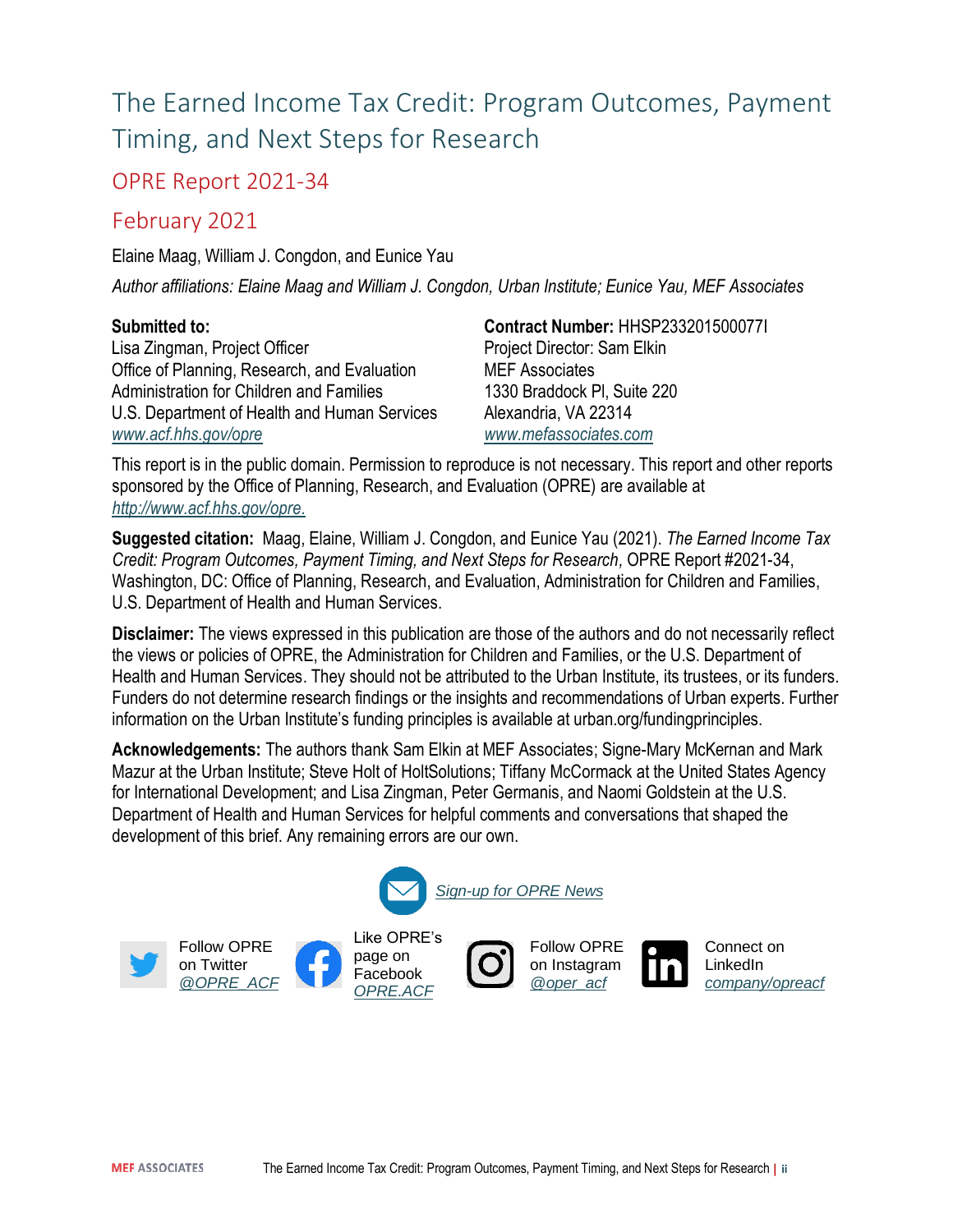# Table of Contents

| How the EITC Affects Work, Wages, Poverty, Financial Stability and Other Non-Financial Benefits 11 |  |
|----------------------------------------------------------------------------------------------------|--|
|                                                                                                    |  |
|                                                                                                    |  |
|                                                                                                    |  |
|                                                                                                    |  |
|                                                                                                    |  |
|                                                                                                    |  |
|                                                                                                    |  |
| Rethinking EITC Payment: Proposals to Change How the EITC is Paid and What That Would Mean         |  |
|                                                                                                    |  |
|                                                                                                    |  |
|                                                                                                    |  |
|                                                                                                    |  |
|                                                                                                    |  |
|                                                                                                    |  |
|                                                                                                    |  |
|                                                                                                    |  |
|                                                                                                    |  |
|                                                                                                    |  |
|                                                                                                    |  |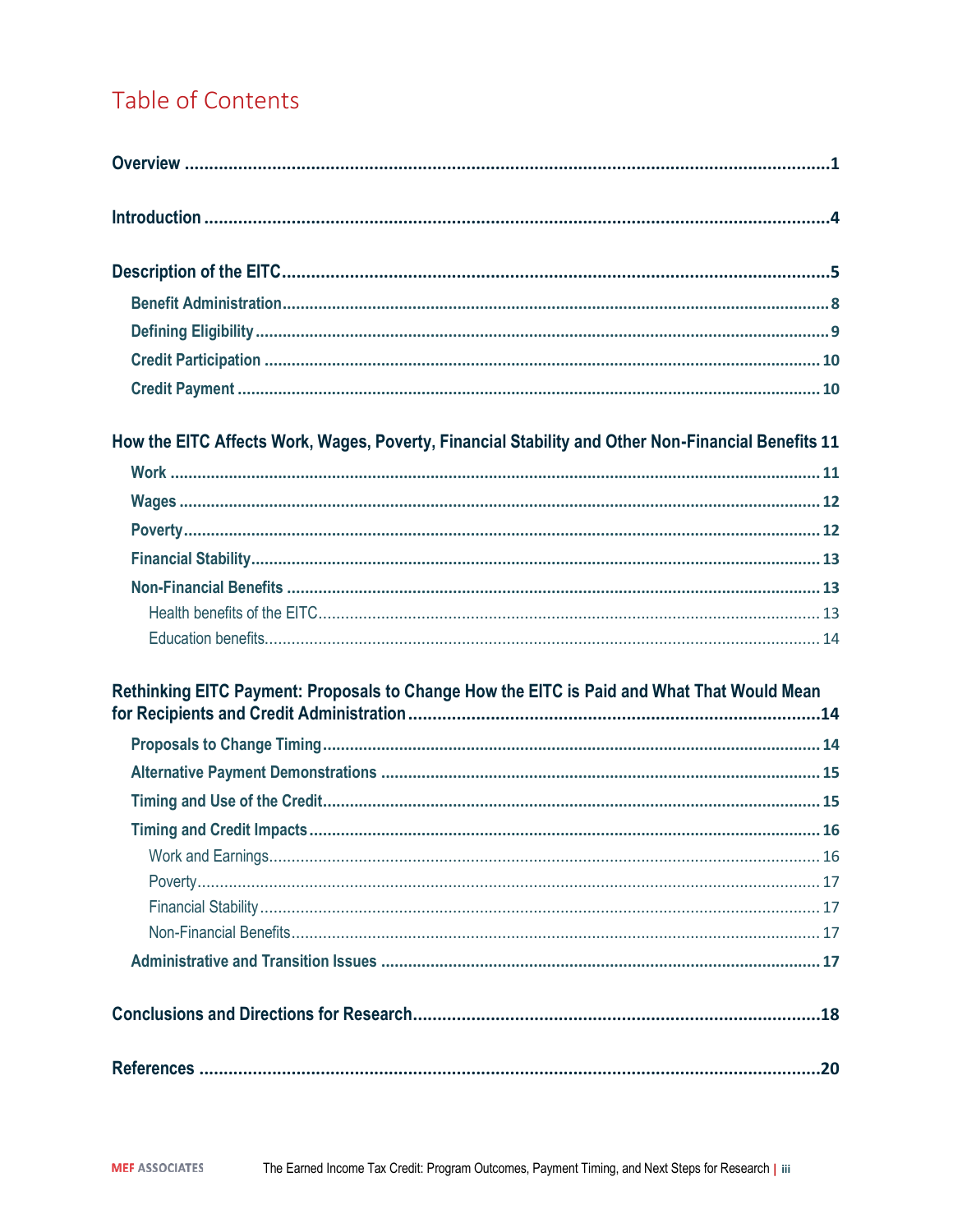## <span id="page-3-0"></span>**Overview**

#### Introduction

The Earned Income Tax Credit (EITC) provides substantial support for working families with low and moderate incomes, including those who may participate in traditional safety net programs, such as TANF. Based on incomes in 2019, the Tax Policy Center estimates that more than 27 million households qualified for almost \$67 billion in reduced taxes and payments. The Center on Budget and Policy Priorities estimates that annually, the EITC lifts 5 to 6 million people out of poverty and reduces the depth of poverty for many more. The structure and timing of EITC payments is an important feature of the credit, and they potentially mediate its benefits and effects for recipients. In particular, the annual, lump-sum nature of the credit payment creates potential challenges for recipients and has been the subject of attention from researchers and policymakers.

This brief reviews the design of the EITC and summarizes evidence on the relationship between the EITC and work, wages, poverty, financial stability, and other nonfinancial benefits for credit recipients. The authors conclude that research shows the EITC provides substantial support for working families with low and moderate incomes.

This brief also considers how the EITC's effects may be sensitive to how the credit is paid. Several EITC proposals reflect a view that paying the credit periodically may be appropriate, and recent evidence from a small number of experiments also suggests that recipients of periodic payments found them useful. The brief concludes by identifying promising directions for future research.

#### Research Questions

- 1. What are the financial and nonfinancial effects of the EITC on recipient outcomes, and how do those effects relate to the EITC's design and payment structure?
- 2. What are the potential implications of changing how the EITC is paid for its administration and its recipients?
- 3. What are the research gaps in these areas and options for future research and evaluation to address these gaps?

#### Purpose

This brief reviews the design and administration of the EITC and summarizes the literature on the EITC's effects on work, wages, poverty, financial stability, and other nonfinancial benefits, giving special attention to the way program outcomes might depend on or relate to payment timing. The authors discuss how changing the EITC's payment structures may affect recipients and how the Internal Revenue Service (IRS) carries out the EITC to highlight important considerations and possible trade-offs. The brief identifies areas where additional research is needed to better understand these relationships and trade-offs related to payment timing.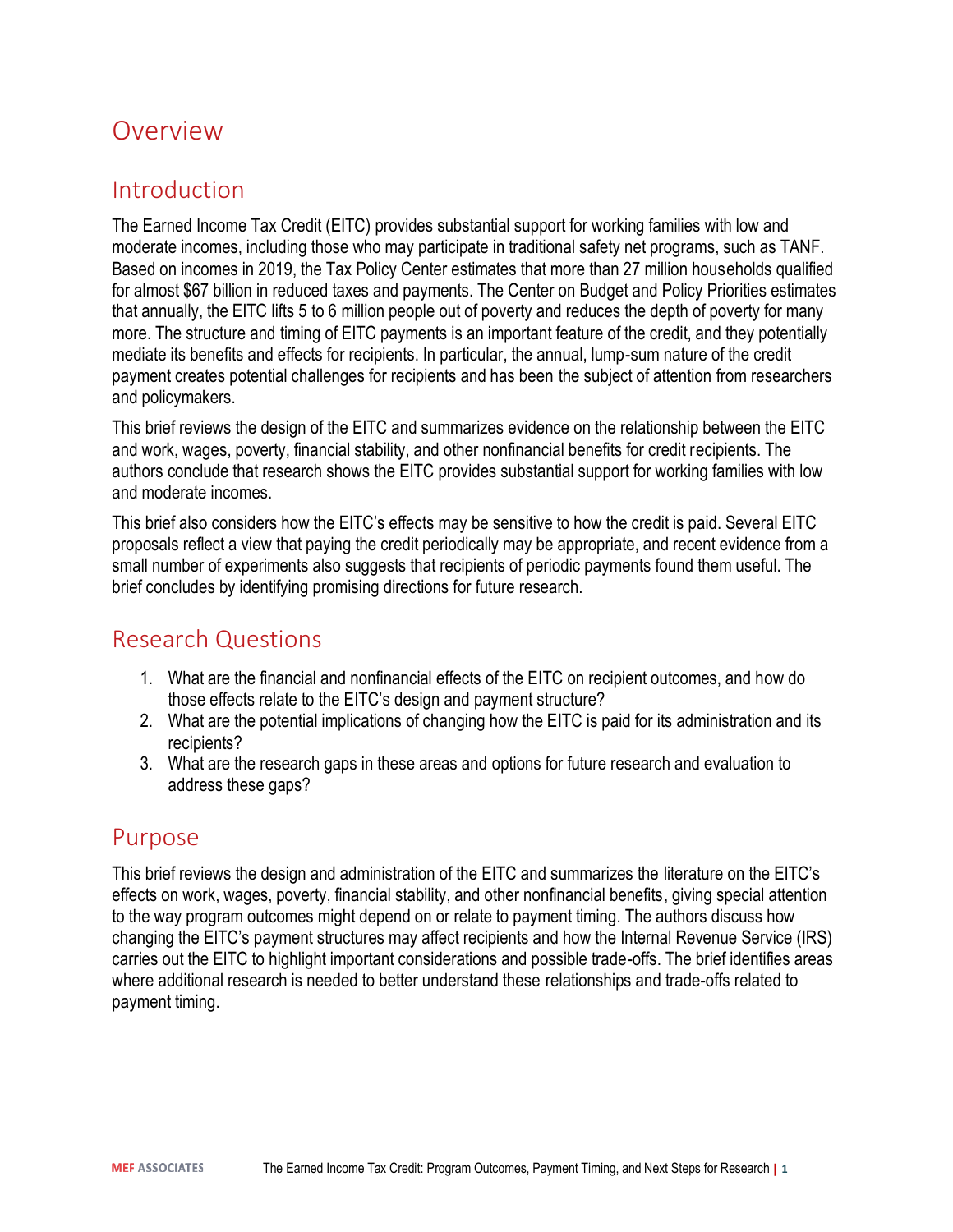## Key Findings and Highlights

- The EITC provides substantial benefits that extend to many people who are both working and participating in traditional safety net programs, such as TANF. This includes both near-term benefits, such as encouraging people to work and reducing poverty, and longer-term benefits related to improvements in health and educational attainment for children who live in households that receive the EITC.
- The form and timing of EITC payments creates potential challenges for recipients. If people prefer to use the EITC mainly to purchase large items or as a form of forced savings, a lump-sum payment may be the most appropriate delivery mechanism. However, to the extent that people prefer to use their EITC to pay down debt or meet basic needs, a more regular payment might be appropriate. Limited studies of refund use show that people do both.
- Changes to the timing of EITC payments might have implications for carrying out the credit in general and create particular challenges in the transition from a lump sum to periodic payment. The government's administrative costs of periodic payment are likely to be somewhat higher than for lump-sum payments.
- Some impacts of the credit on outcomes such as work and earnings, poverty, financial stability, and some nonfinancial outcomes might be sensitive to the payment timing. Early findings from a few small-scale demonstration projects that tried to test a different form of credit payment suggest that recipients of periodic payments found them useful.

# Methods

This brief reviews the literature on several aspects of the EITC's design and credit administration, such as payment timing, size of payments, and credit participation. The brief also summarizes evidence on the relationship between the EITC and work, wages, poverty, financial stability, and other nonfinancial benefits for credit recipients. In summarizing the empirical literature, the brief focuses on journal articles and articles from think tank websites that were published in the past 5 years. The evidence cited includes a small number of demonstration projects, quasi-experimental research, and econometric analyses.

The brief then discusses how the EITC's effects may be sensitive to how the credit is paid, drawing on a range of published and unpublished literature and reports, including proposals for changing how the EITC is paid and evidence from a small number of recent experiments. The brief analyzes these sources in combination with the literature on the relationship between the EITC and recipients' financial and nonfinancial outcomes to discuss considerations in changing the EITC's payment structure and possible trade-offs.

## Recommendations

Several promising paths exist for further research:

- Additional research on how the EITC and other income support programs interact for both family well-being and work incentives would inform policymakers and program administrators on how families with low incomes tend to think about potential trade-offs.
- Additional research on the opportunities and challenges created by interactions between the EITC and other safety net programs related to program administration and participation would also be valuable for understanding why some people are less likely to claim and receive the EITC than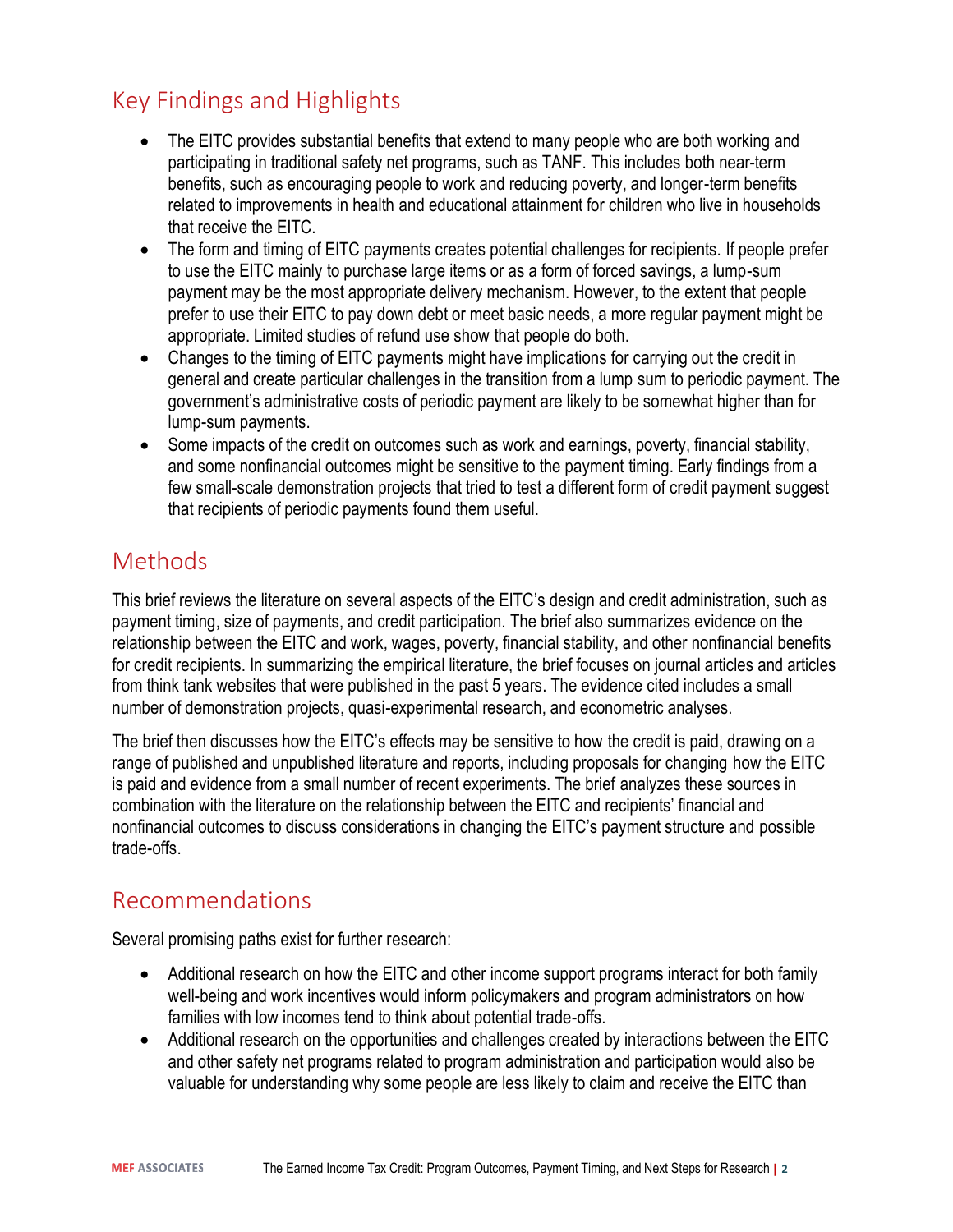others. Researchers could study whether there are opportunities to encourage and increase participation in the EITC through administering traditional transfer programs.

- Research to better understand how the timing of EITC payments affects program impacts is of particular interest and importance. Currently, early findings from a few small-scale demonstration projects that tried to understand how periodic payments might alter the EITC's benefits suggest that recipients of periodic payments found them useful.
- Additional research could more precisely and rigorously analyze what groups of people are most likely to benefit from the proposed alternative payment options and how they do so. Randomized controlled trials would be most useful for testing the effects on credit recipients' financial and nonfinancial outcomes.
- Research to study more closely how the EITC's size affects how people perceive and respond to the credit could build on prior work to better understand the benefits and drawbacks of monthly and quarterly payments. Analysts could also combine work on taxes and more traditional spending programs to understand how important an annual payment is in achieving longer-term goals and better understand whether some share of the EITC should continue to be paid as a lump-sum benefit, even if periodic payments are introduced.

#### Citation

Maag, Elaine, William J. Congdon, and Eunice Yau (2021). "The Earned Income Tax Credit: Program Outcomes, Payment Timing, and Next Steps for Research," OPRE Report #2021-34, Washington, DC: Office of Planning, Research, and Evaluation, Administration for Children and Families, U.S. Department of Health and Human Services.

#### Glossary

*Earned Income Tax Credit (EITC):* The EITC is a refundable tax credit that workers with low to moderate incomes and qualifying children may be eligible to claim when they file their tax returns.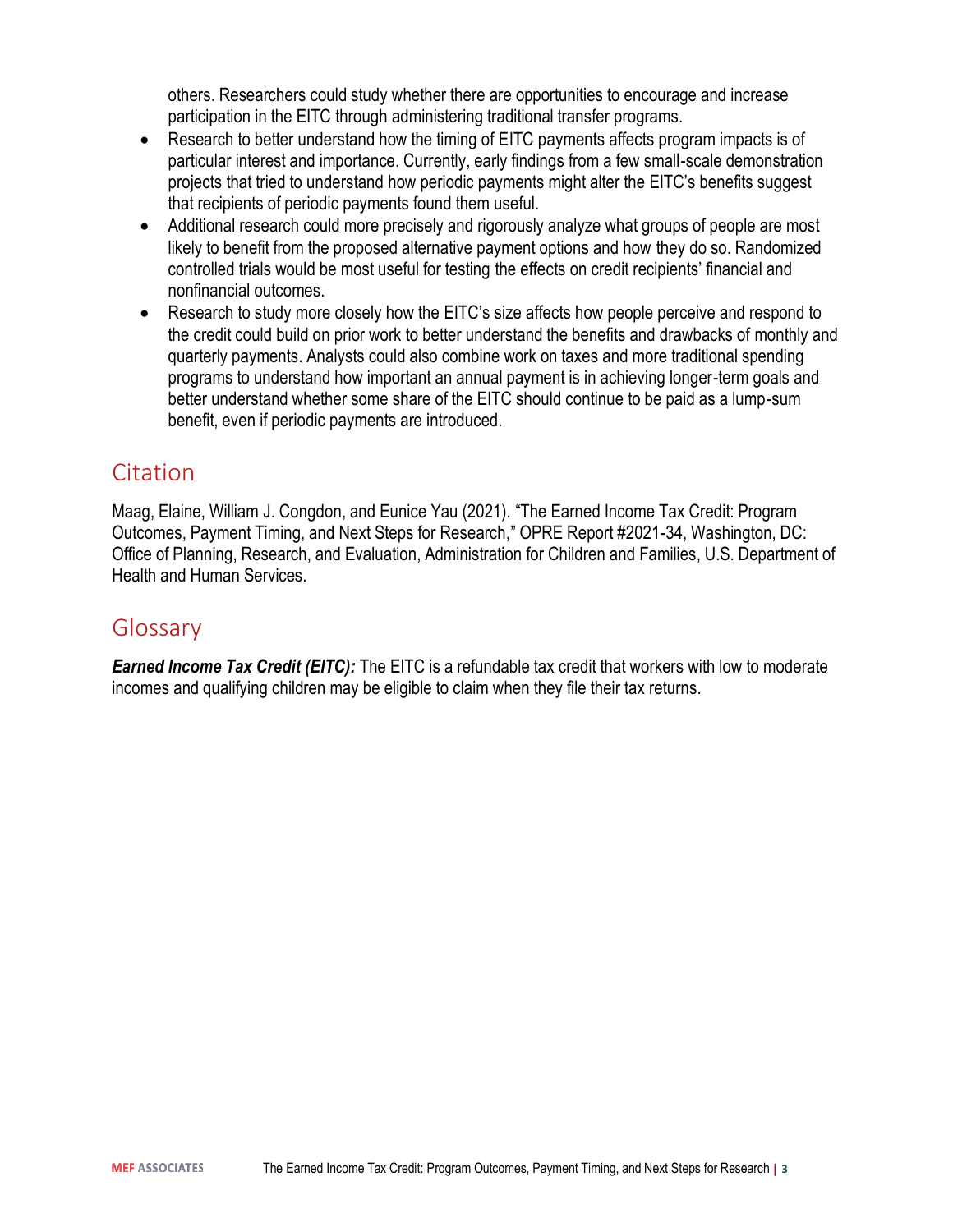# <span id="page-6-0"></span>Introduction

The earned income tax credit (EITC) is a refundable tax credit that provides substantial support for working families with low and moderate incomes. Based on incomes in 2019, the Tax Policy Center estimates that over 27 million households qualified for almost \$67 billion in reduced taxes and payments. Over 97 percent of all benefits from the credit go to families with children. Benefits are highly concentrated among those with income in the bottom 40 percent of the income distribution.<sup>1</sup> The vast majority of benefits were delivered as tax refunds in 2020 after 2019 taxes were filed.<sup>2</sup>

This brief explores the design of the EITC and its benefits. We summarize evidence on the relationship between the EITC and work, wages, poverty, financial stability and other non-financial benefits, areas of interest among policy makers designing policies for families with low-incomes and practitioners serving these same families.

This brief considers how the EITC's effects may be sensitive to how the credit is paid. A handful of federal policymakers have proposed increasing the credit and, at the same time, altering how it is paid. These changes could provide more support to very low-income families and change how recipients respond to the benefit. We review proposals for changing how the credit is paid, drawing on evidence that includes a small number of recent experiments that show how changes to credit administration can affect recipients. We discuss what these potential changes may mean both in terms of how individuals may respond to the credit and how the credit would be carried out.

Key findings reviewed in this brief include:

- The EITC supports low-income working families.
	- Annually, the EITC lifts 5 to 6 million people out of poverty and reduces the depth of poverty for many more.
	- The credit also encourages people to work, particularly single mothers, further reducing poverty.
	- Longer-term benefits of the credit include improvements to health and educational attainment for children who live in households that receive the EITC.
	- About four-fifths of people eligible for EITC benefits receive them (similar to the Supplemental Nutrition Assistance Program (SNAP), formerly known as the Food Stamp Program, but higher than other transfer programs).
- Proposals to increase the EITC recognize that not all people with low and moderate incomes can benefit from the credit.
	- By design, the credit goes mostly to workers with low and moderate incomes and children at home. Workers without children at home, sometimes called "childless" for tax purposes, can receive a small credit over a relatively small income range.
- Administering the EITC through the tax code lowers administrative costs but makes it less responsive to changing living situations and monthly incomes.

<sup>1</sup> Tax Policy Center, Table T20-0090 "Earned Income Tax Credit; Baseline; Current Law; Distribution of Federal Tax Change by Expanded Cash Income Percentile, 2019." *[https://www.taxpolicycenter.org/model-estimates/2019-child-and-work-credit-proposals/t20-0090-earned](https://www.taxpolicycenter.org/model-estimates/2019-child-and-work-credit-proposals/t20-0090-earned-income-tax-credit-baseline)[income-tax-credit-baseline](https://www.taxpolicycenter.org/model-estimates/2019-child-and-work-credit-proposals/t20-0090-earned-income-tax-credit-baseline)*

<sup>2</sup> In a typical year, the deadline for filing federal tax returns is April 15. In 2020, the date was extended to July 15 because of the coronavirus pandemic. Most returns claiming an EITC are filed early in the filing season.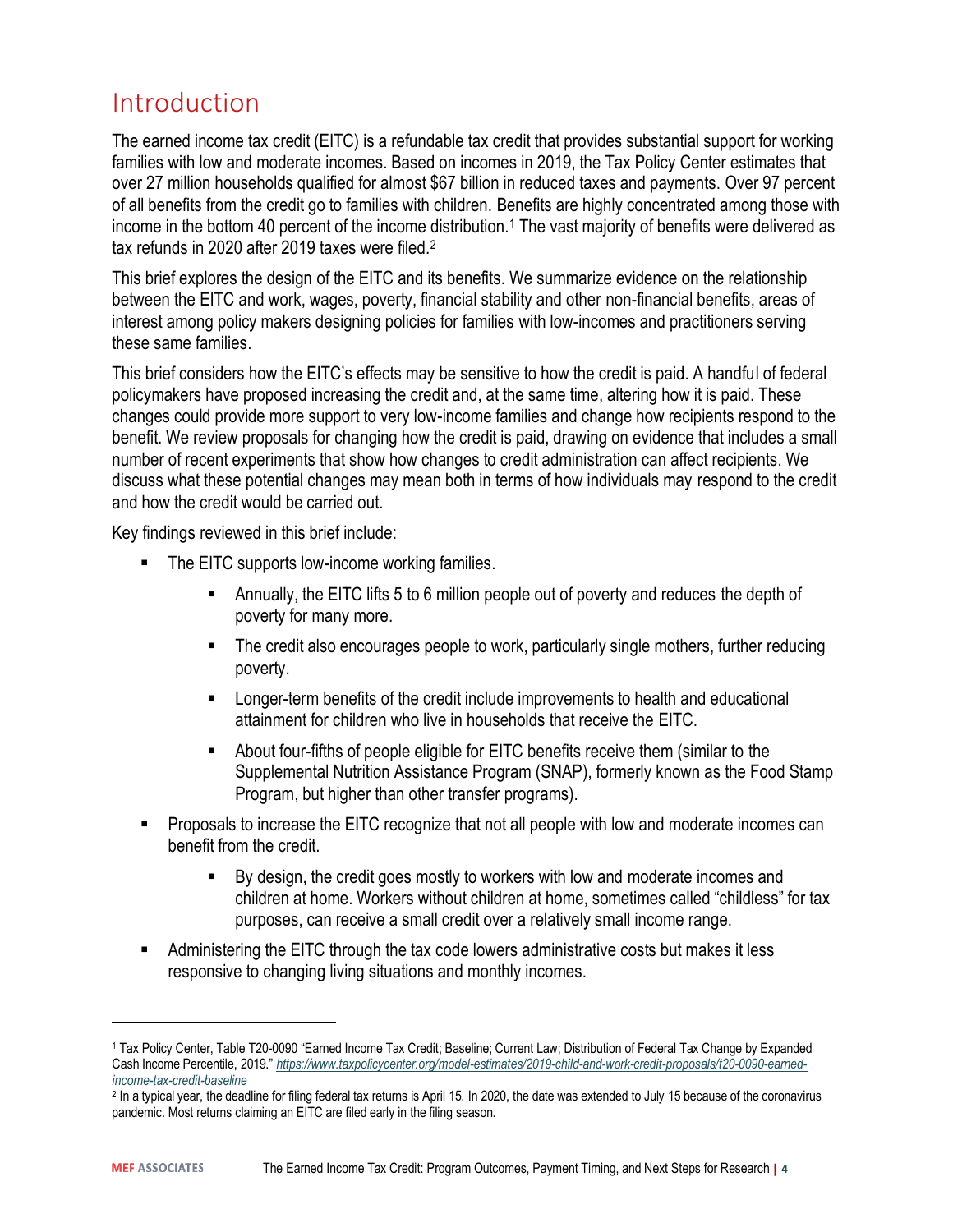- The EITC has relatively low administrative costs for the government and application for benefits is generally easier than for traditional support programs such as SNAP.
- **EITC benefits are based on a tax unit, which is defined based on legal relationships** among household members, and support tests that are applied once to establish eligibility and benefits for the entire year. Traditional transfer programs such as SNAP and Temporary Assistance for Needy Families (TANF) can include other household members (for example, a couple that lives together but is not married) and benefits or eligibility can change throughout the year.
- Tax credits are delivered annually.
	- People claim the credit annually on tax returns as part of the regular tax-filing process, with eligibility calculated in the filing process. In contrast, traditional transfer programs calculate eligibility based on a family's monthly income and needs.
	- The annual nature of the credit, paid in one lump sum, can help people save larger amounts of money or make larger purchases, but increases income volatility and may lead workers to take on costly debt.

In this brief, we consider how changing the payment frequency may affect recipients and how the Internal Revenue Service (IRS) carries out the EITC. For example, a more frequent payment may help people meet ongoing needs such as rent, utilities, and childcare—similar to traditional transfer programs. Increasing payment frequency would likely increase administrative burden both for the IRS—to deliver multiple payments and verify eligibility—and for individuals who would likely need to claim benefits differently. Depending on the payment frequency adopted and reporting requirements, individuals might be more aware of how changes in earnings relate to changes in the EITC.

# <span id="page-7-0"></span>Description of the EITC

**The EITC supplements wages of workers with low and moderate incomes.** Only families with at least one worker can qualify for the credit. Workers receive a credit equal to a percentage of their earnings up to a maximum amount. Both the credit rate and the maximum credit vary by how many children are in the family,<sup>3</sup> with larger credits available to families with more children. After the credit reaches its maximum, it remains flat until earnings reach the phase-out point. Thereafter, the credit declines with each additional dollar of income until no credit is available (figure 1).

**The EITC is a refundable credit, meaning that if a family qualifies for a credit greater than the federal income tax they owe, then they receive the difference as a tax refund.** This feature of the credit is important for families with low incomes who may not earn enough to owe income taxes. In 2020, a single parent can earn up to \$18,650 before owing federal income taxes.

Nearly all (about 96 percent) of the credit's benefits accrue to workers with low and moderate incomes and children at home. <sup>4</sup> Two features of the EITC cause this: a much higher maximum benefit and larger eligible income range for workers with children at home than for childless workers. The EITC goes to relatively few

<sup>&</sup>lt;sup>3</sup> For readability, we use the term "family" rather than tax unit. Tax units form the basis for calculating taxes. They are based on legal relationships, residency, and support. They are typically headed by a single adult or a married couple. Common examples of cases where a family might be composed of more than one tax unit include multigenerational households and cohabiting couples. Typically, a child can be claimed by only one tax unit, even though people in multiple tax units might support the child (Maag, Peters, and Edelstein 2016). <sup>4</sup> Tax Policy Center, Table T20-0090 "Earned Income Tax Credit; Baseline: Current Law; Distribution of Federal Tax Change by Expanded Cash Income Percentile, 2019." *[https://www.taxpolicycenter.org/model-estimates/2019-child-and-work-credit-proposals/t20-0090-earned](https://www.taxpolicycenter.org/model-estimates/2019-child-and-work-credit-proposals/t20-0090-earned-income-tax-credit-baseline)[income-tax-credit-baseline](https://www.taxpolicycenter.org/model-estimates/2019-child-and-work-credit-proposals/t20-0090-earned-income-tax-credit-baseline)*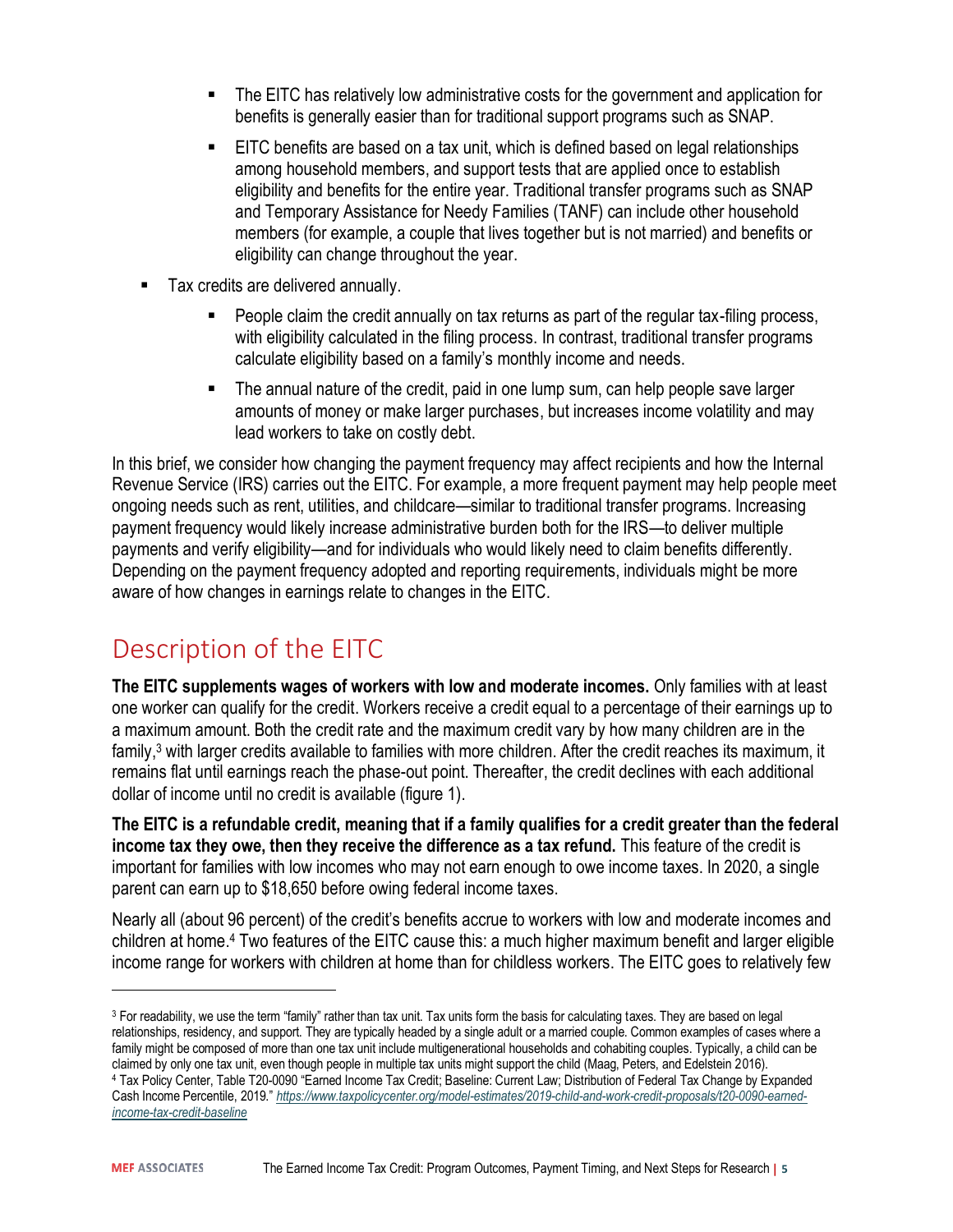older adults (ages 65 and older). Not only are older adults less likely to work and have children at home, but benefits for childless people are only available to taxpayers at least age 25 and under age 65. There are no age limits for workers with children at home.<br>**FIGURE 1. EARNED INCOME TAX CREDIT BENEFITS DEPEND ON FAMILY S** 



# are no age limits for workers with children at home.<br> **FIGURE 1. EARNED INCOME TAX CRE**<br> **AND INCOME**<br>
Earned Income Tax Credit, 2020

Assumes all income comes from earnings. The credit for married couples begins to phase out at income \$5,890 higher than showno nchart.

**The EITC's structure has been consistent since its inception, but the credit amount has increased many times throughout its history.** The first credit payments were made in 1975. Families with children could receive a credit worth 10 percent of earnings of up to \$4,000 for a maximum credit worth up to \$400 a year. Families stopped receiving the credit once their income reached \$8,000. The maximum credit increased to \$500 in 1979, to \$550 in 1985, and to \$851 in 1987 – at which point the credit was indexed for inflation. The largest expansions happened in 1990 and 1993 (effective in 1991 and 1994). During this time, families with at least two children became eligible for a higher credit, the maximum credit was increased by over \$1,000 and the credit for workers without children was implemented (figure 2) (Urban Institute 2015). As part of the Tax Cuts and Jobs Act of 2017, the measure of inflation used for indexation was changed from the Consumer Price Index-Urban consumers (CPI-U) to the chained CPI-U (C-CPI-U), a measure that is designed to be a closer approximation to a cost-of-living index and tends to grow slightly slower.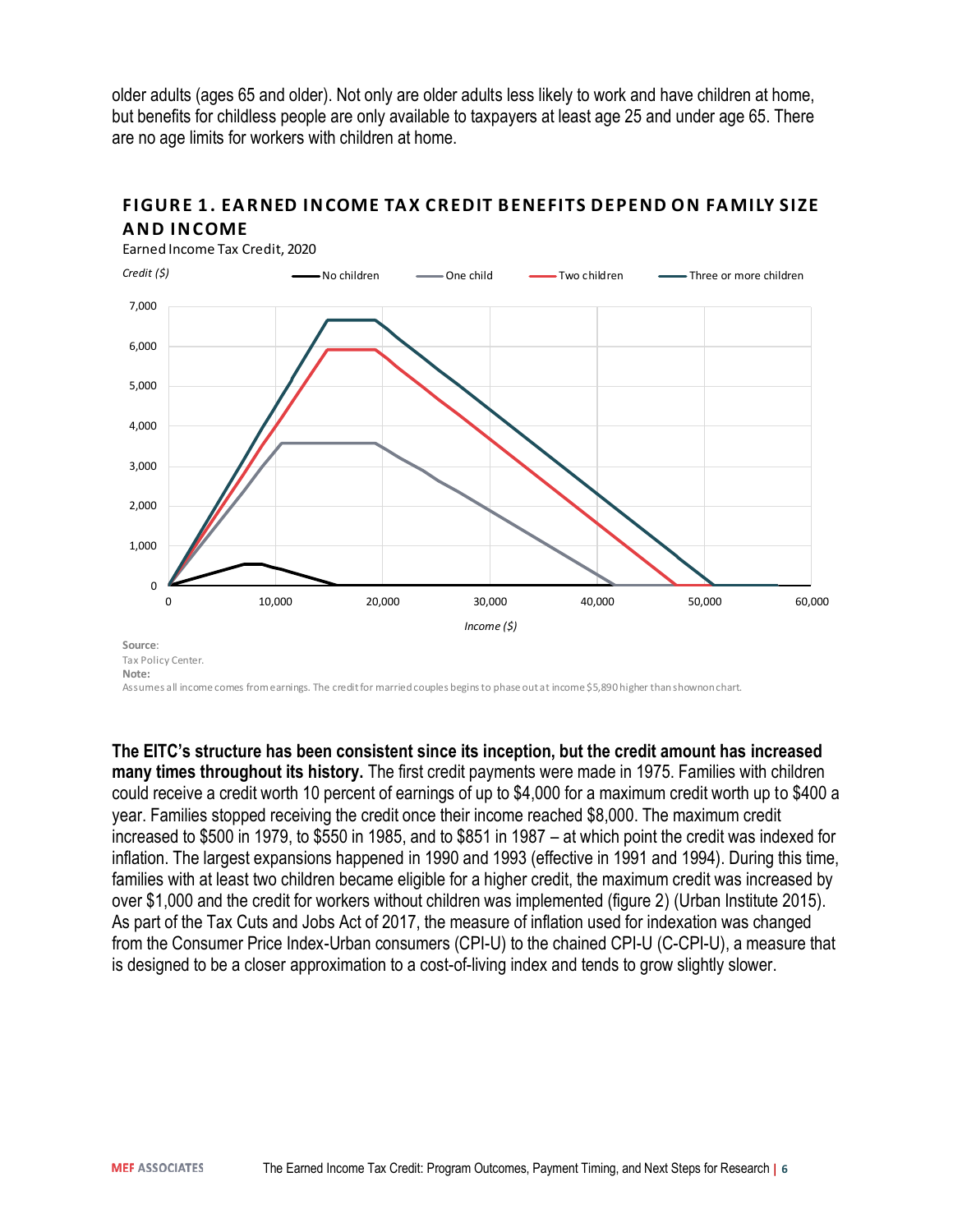

2014-61 downloaded November 11, 2014 from irs.gov/pub/irs-drop/rp-14-61.pdf.2016: Internal Revenue Service, Revenue Procedure 2015-53 downloaded January 5, 2016 from irs.gov/pub/irs-drop/rp-15-53.pdf. 2017: Internal Revenue Service, Revenue Procedure 2016-55 downloaded February 8, 2017 from irs.gov/pub/irs-drop/rp-16-55.pdf. 2018: Internal Revenue Service, Revenue Procedure 2018-18 downloaded July 24, 2018 from irs.gov/irb/2018-10\_IRB#RP-2018-18. 2019: Internal Revenue Service, Revenue Procedure 2018-57 downloaded August 5, 2019 from irs.gov/pub/irs-drop/rp-18-57.pdf 2020: Internal Revenue Service, Revenue Procedure 2019-44 downloaded November 20, 2019 from irs.gov/pub/irs-drop/rp-19-44.pdf compiled in Tax Policy Center, 2019, "Earned Income Tax Credit Parameters, 1975– 2020." taxpolicycenter.org/statistics/eitc-parameters

Note: Prior to 1991, all families with children were eligible for the same maximum credit; prior to 2008, families with threeo rmore children were eligible for the same maximum credit as families with two children.

**Little research exists on the overlap of people receiving the EITC and other traditional transfer programs.** A somewhat unique feature of the EITC is that you must work for pay to benefit. People who are working and receiving other benefits are likely to receive the EITC if they have children. Research focusing on the 24 million households with children with income less than 200 percent of the poverty level found that the most common combination of benefits was SNAP, the child tax credit, the EITC, and Medicaid, true for about 3 million households (Chien and Macartney 2019). The same study found that about 0.3 million people received those programs plus TANF. A separate analysis of SNAP and EITC recipients in Florida showed that about half of people who receive SNAP also receive the EITC and about half of EITC recipients receive SNAP. SNAP families that do not tend to receive the EITC are those with no earnings or those with people over age 65. In contrast, EITC recipients who do not also receive SNAP tend to have earnings too high to qualify for SNAP (Maag et. al 2015).

**States can also have their own EITCs, which build on the federal EITC.** Twenty-nine states and the District of Columbia have implemented an EITC, generally calculated as a percentage of the federal credit.<sup>5</sup>

<sup>5</sup> Washington state also has an EITC but it has not yet been implemented. *<http://www.taxcreditsforworkersandfamilies.org/state-tax-credits/>*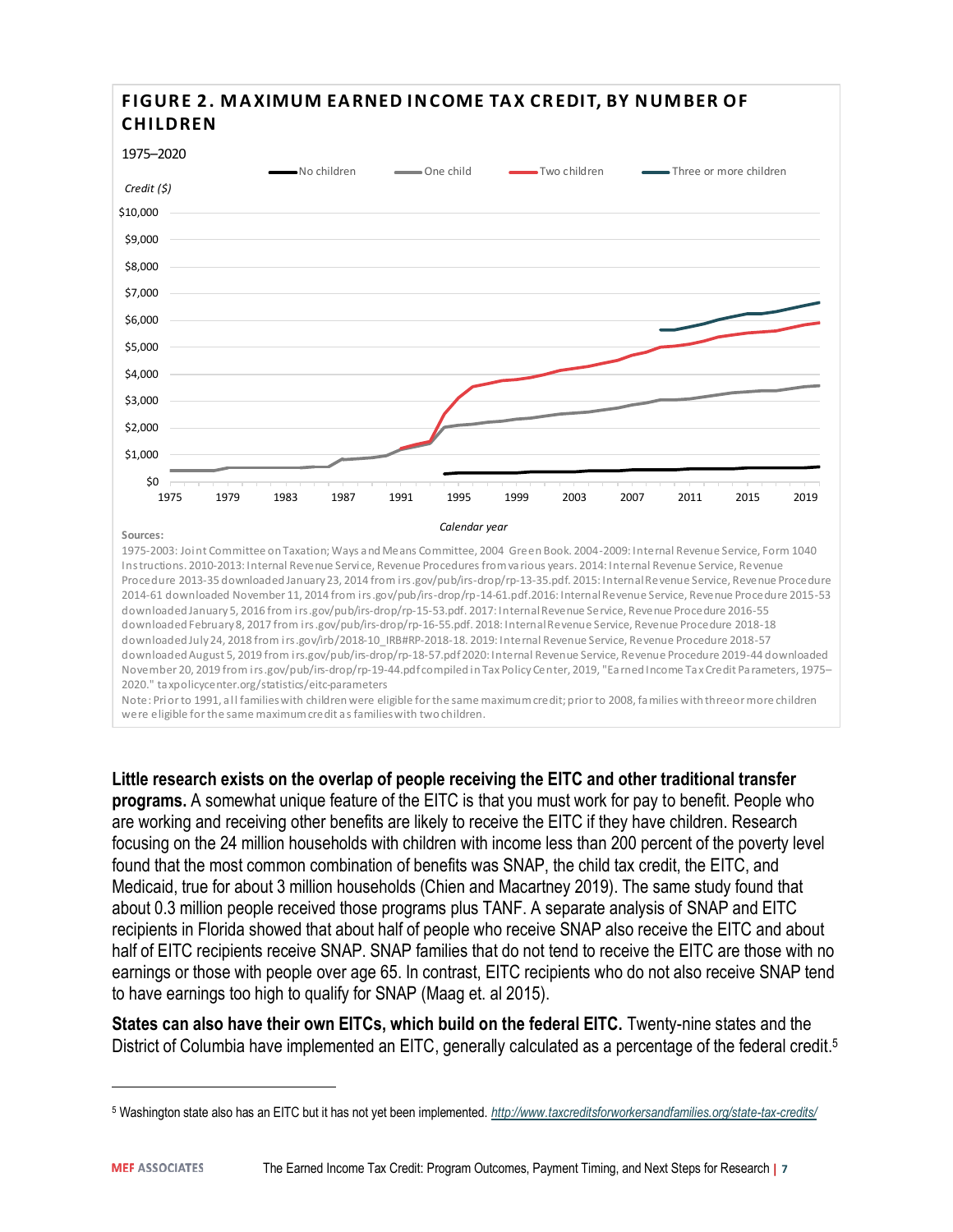For states that set their EITC as a percentage of the federal credit, a change in the value of the federal credit will also lead to a change in the value of the state credit. In some cases, state rules diverge from those of the federal EITC. For example, in California, families with children under 6 are eligible for a larger credit than families with older children; Maine calculates its state credit as a higher percentage of the federal credit for workers without children at home than for workers with children at home.

#### <span id="page-10-0"></span>Benefit Administration

The EITC is carried out as part of the tax code. Families claim the credit by providing the appropriate information on their federal income tax return. **Because claiming the EITC is part of the annual tax-filing process and relies on self-reported information, the government's associated administrative costs are low.** As a percent of total benefits paid out, the IRS estimates the cost of program administration to be about 1 percent (Taxpayer Advocate Service Special Report to Congress 2019). Comparable administrative fees for SNAP and Supplemental Security Income (SSI) are 9 percent and 10 percent, respectively (figure 3).

#### **FIGURE 3. EITC HAS LOW OVERHEAD COSTS COMPARED TO OTHER MEANS-TESTED PROGRAMS**



EITC Overhead Costs Compared to Other Means-Tested Programs

**Sources:**

EITC (data for FY2018): Payment Accuracy.gov, https://paymentaccuracy.gov/ (last visited June 24, 2020); IRS SOI Table 2.5: Returns with Earned Income Credit; Cost of administering EITC program ratio to claims paid: House Committee on Ways and Means, Subcommittee on Oversight, Hearing on Improper Payments in the Administration of Refundable Credits, May 25, 2011.

SNAP (data from FY2019): Payment Accuracy.gov, https://paymentaccuracy.gov/ (last visited June 24, 2020); USDA Supplemental Nutrition Assistance Program Participation and Costs (March, 2020).

SSI (data for FY2019): Payment Accuracy.gov, https://paymentaccuracy.gov/ (last visited June 24, 2020); Social Security Administration 2019 Annual Report of the Supplemental Security Income Program Table IV.EI - Selected SSI Costs, Social Security Administration 2019 Annual Report of the Supplemental Security Income Program Table IV.C2 - SSI Federal Payments in Current Dollars

**Claiming the credit is convenient for families who would otherwise need to file a tax return** (for example, to either meet their filing obligation or claim a refund of taxes that had been withheld throughout the year but were not owed), compared with traditional transfer programs. Families fill out a tax return, typically sometime between mid-February and mid-April. No offices must be visited or caseworkers met with before determining eligibility. Typically. employers provide earnings information key to determining benefits, which is reported to both the individual filing taxes and the Social Security Administration (which then shares it with the IRS). Self-employed workers must compute their own earnings independently. If a family moves throughout the year, they do not need to reapply for benefits with the agency in a new state.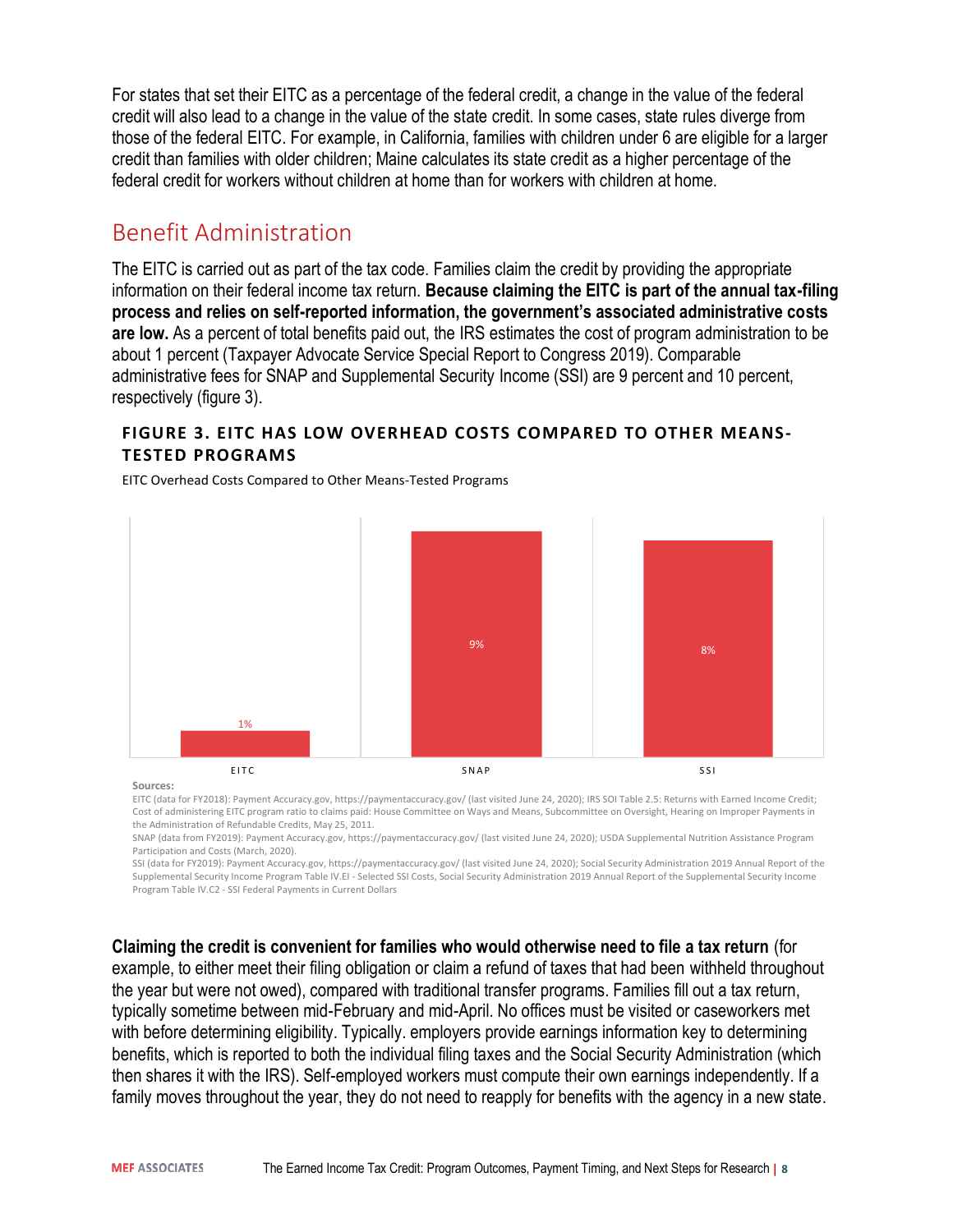Though not required, many families with low incomes likely eligible for benefits from the EITC use paid tax preparation services, which can reduce how much of their tax refunds they get to keep, essentially shifting administrative costs onto the people claiming the credit (Government Accountability Office 2019). Although free preparation services are available to families with low incomes through Volunteer Income Tax Assistance clinics, a very small portion of families with low incomes use them (table 1). Most families use paid tax preparers, which may ultimately benefit EITC recipients. An earlier study showed that people with low incomes who know about the EITC are more likely to receive it if they use a paid preparer than if they file their return themselves (Maag 2005). In some cases, tax preparers can create problems for EITC claimants by erroneously claiming the EITC (something that the taxpayer will be liable for if audited, not the preparer). Unenrolled tax preparers—someone that prepares a return that is not an attorney, CPA, or an enrolled agent licensed by the IRS—have the highest overclaim rate of all paid preparer types. More EITC claimants use this type of paid preparer than other types of paid preparers (IRS 2014).

#### **TABLE 1. TAX PREPARATION METHOD**

|                               |                                  | <b>Tax Preparation Method</b> |                      |                     |                                             |                                   |
|-------------------------------|----------------------------------|-------------------------------|----------------------|---------------------|---------------------------------------------|-----------------------------------|
| AGI (thousands of<br>dollars) | <b>Tax returns</b><br>(millions) | No identified<br>preparer     | <b>Paid Preparer</b> | <b>IRS Prepared</b> | <b>Volunter</b><br>income tax<br>assistance | Tax counseling<br>for the elderly |
| Under 30                      | 65.7                             | 41.8%                         | 54.5%                | 0.2%                | 1.7%                                        | 1.7%                              |
| $30 - 50$                     | 25.6                             | 42.3%                         | 55.7%                | 0.1%                | 0.9%                                        | 1.0%                              |
| 50-100                        | 30.7                             | 40.9%                         | 58.2%                | 0.0%                | 0.4%                                        | 0.5%                              |
| <b>Over 100</b>               | 18.2                             | 36.6%                         | 63.2%                | 0.0%                | 0.1%                                        | 0.1%                              |
| Total                         | 142.8                            | 40.9%                         | 56.8%                | 0.1%                | 1.0%                                        | 1.1%                              |

By adjusted gross income, 2010

Source: Tax Policy Center tabulations of 2010 Statistics of Income Public Use File.

**Claiming the EITC is often simpler for families than claiming other types of transfer benefits.** For example, SNAP applicants typically need to either visit a local SNAP office in-person or submit an online application to a state agency. $6$  After submitting the SNAP application, that person must complete an eligibility interview and provide various supporting documents to verify the information provided in their application. A face-to-face eligibility interview is required unless that individual meets the conditions for a waiver.<sup>7</sup> Applicants typically must wait to receive a written notice informing them of whether they are eligible to receive SNAP benefits, a process that can take up to 30 days. If a person moves to a different state, they will need to reapply for benefits. In contrast, eligible families claim their EITC on their tax return during the annual tax filing process.

## <span id="page-11-0"></span>Defining Eligibility

Most transfer benefits calculate eligibility for benefits based on a group of people sharing resources, which can change throughout the year. The EITC is calculated based on a tax unit that is defined once each

<sup>6</sup> "SNAP Eligibility," USDA Food and Nutrition Service, updated August 14, 2019, *[https://www.fns.usda.gov/snap/recipient/eligibility.](https://www.fns.usda.gov/snap/recipient/eligibility)*

<sup>7</sup> Waivers of the face-to-face interview are determined on a case-by-case basis depending on the household's circumstances that include but are not limited to illness, prolonged severe weather, transportation difficulties, or work hours during normal agency office hours.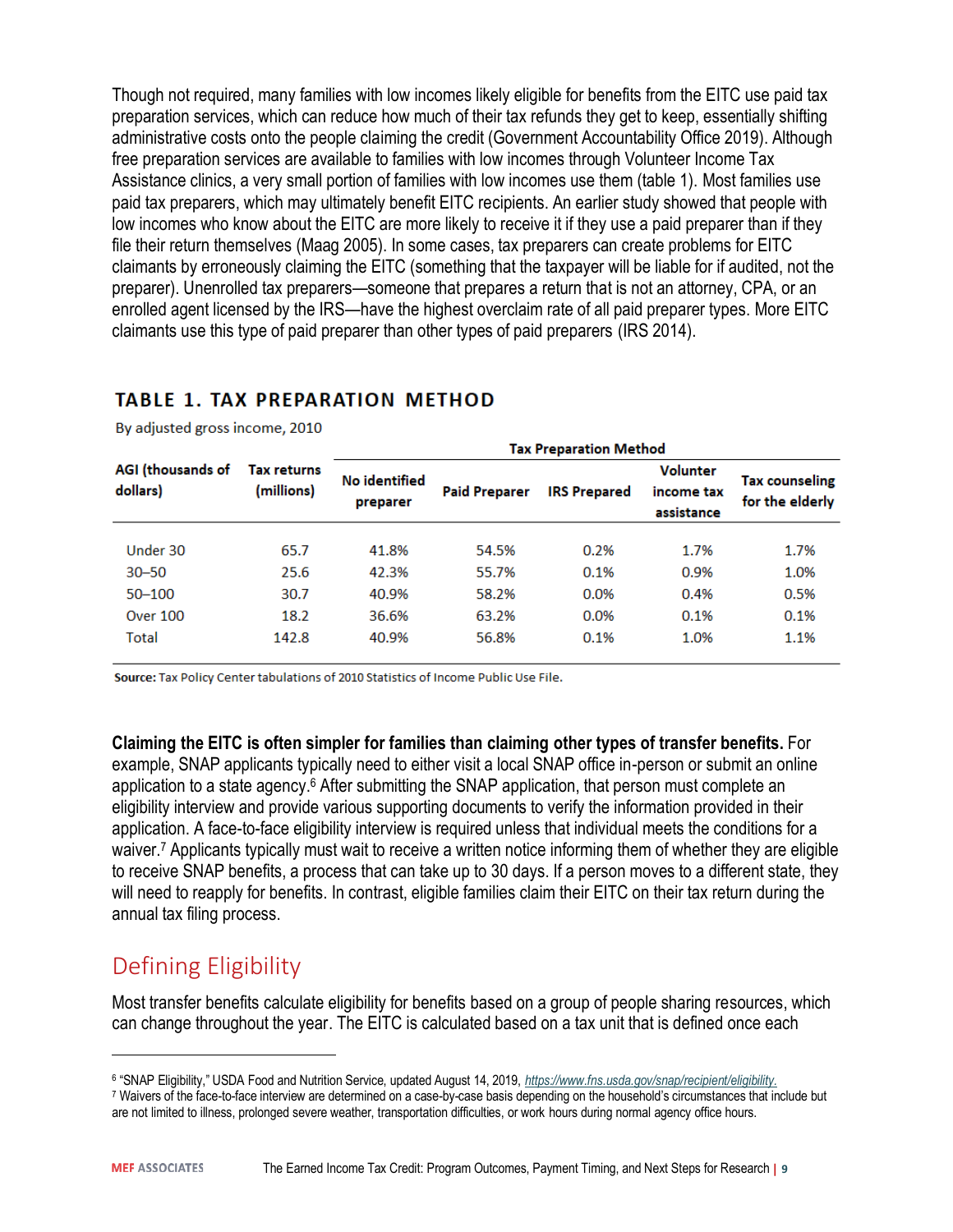calendar year. This is a consequence of delivering the EITC through the income tax system, which defines who is eligible for programs based on legal relationships (typically defined on December 31<sup>st</sup>) and place of residence (defined throughout the year). As a result, distributing benefits through this system can miss changing needs.

A tax unit for claiming the EITC and a family claiming transfer benefits can be the same (for example, a married couple that lives all year with only biological children), but they can also differ. As the American family has changed to include divorced couples and couples who live together without being married (cohabit; Carlson and Meyer 2013)—as well as children who may move regularly between households, including living with relatives other than parents (Vandivere et. al 2012, Kalil and Ryan 2010)—the tax unit has become less reflective of how people live their lives. The point is particularly true for multigenerational families that live together, unmarried and younger mothers, and more economically disadvantaged families (Raley et. al 2019). A child usually is allowed to be claimed in only one tax unit, even if multiple tax units provide support for the child (Maag, Peters, and Edelstein 2017). For example, if a child lives part of the year with one parent and the rest of the year with the other parent, only one parent will receive the EITC.

#### <span id="page-12-0"></span>Credit Participation

Not all people who are eligible for the credit receive it. **The IRS and Census Bureau estimate that almost 80 percent of workers eligible for the EITC claim it.** Because people eligible for higher credits are more likely to claim the credit than those eligible for lower credits, about 85 percent of potential benefits are claimed each year (IRS 2019). IRS researchers have found that EITC non-participants are more likely to be people who are living in rural areas, self-employed, receiving disability income or have children with disabilities, not proficient in English, grandparents raising grandchildren, eligible for the credit for workers without children, or recently changed marital or employment status (IRS 2020).

Some research has investigated factors that might influence claiming among eligible families, as well as interventions that promote participation. The existence of a state EITC may encourage participation in the federal EITC (Neumark and Williams 2016). Mailed notices have some positive short-term effects on EITC take-up, and can be effective in particular among people who have filed a tax return who appear to be eligible for the credit but fail to claim it (Bhargava and Manoli 2015; Manoli and Turner 2014). Other studies have found some positive short-term effects of sending notices to individuals who have not filed a tax return but who may be eligible for the EITC (Guyton et al. 2017). A recent experiment in California, which attempted to inform people of their potential eligibility for the California EITC, demonstrated limited effectiveness of outreach efforts. Though a few more people viewed online resources related to California's EITC, the letters and texts did not result in more people filing a tax return, using a free tax preparation service, or claiming a federal or state EITC (Linos et. al 2020).

## <span id="page-12-1"></span>Credit Payment

Traditional transfer programs such as SNAP and TANF typically pay benefits monthly. In contrast, **most benefits of the EITC are paid annually, after an income tax return is filed.** The IRS estimates that less than 20 percent of EITC benefits offset income taxes owed and the rest are in excess of income taxes owed (IRS 2018). When a credit offsets taxes owed, it is theoretically possible for a person to receive that credit throughout the year in the form of reduced withholding from each paycheck (individuals can adjust their withholding to pay less in income taxes with each paycheck, essentially receiving the EITC throughout the year). It is not possible to reduce withholding below \$0, so any EITC that exceeds income taxes owed must be paid as a one-time payment after taxes are filed. Between 1979 and 2010, some families were eligible to receive a portion of their anticipated EITC in advance of tax filing. Very few families utilized this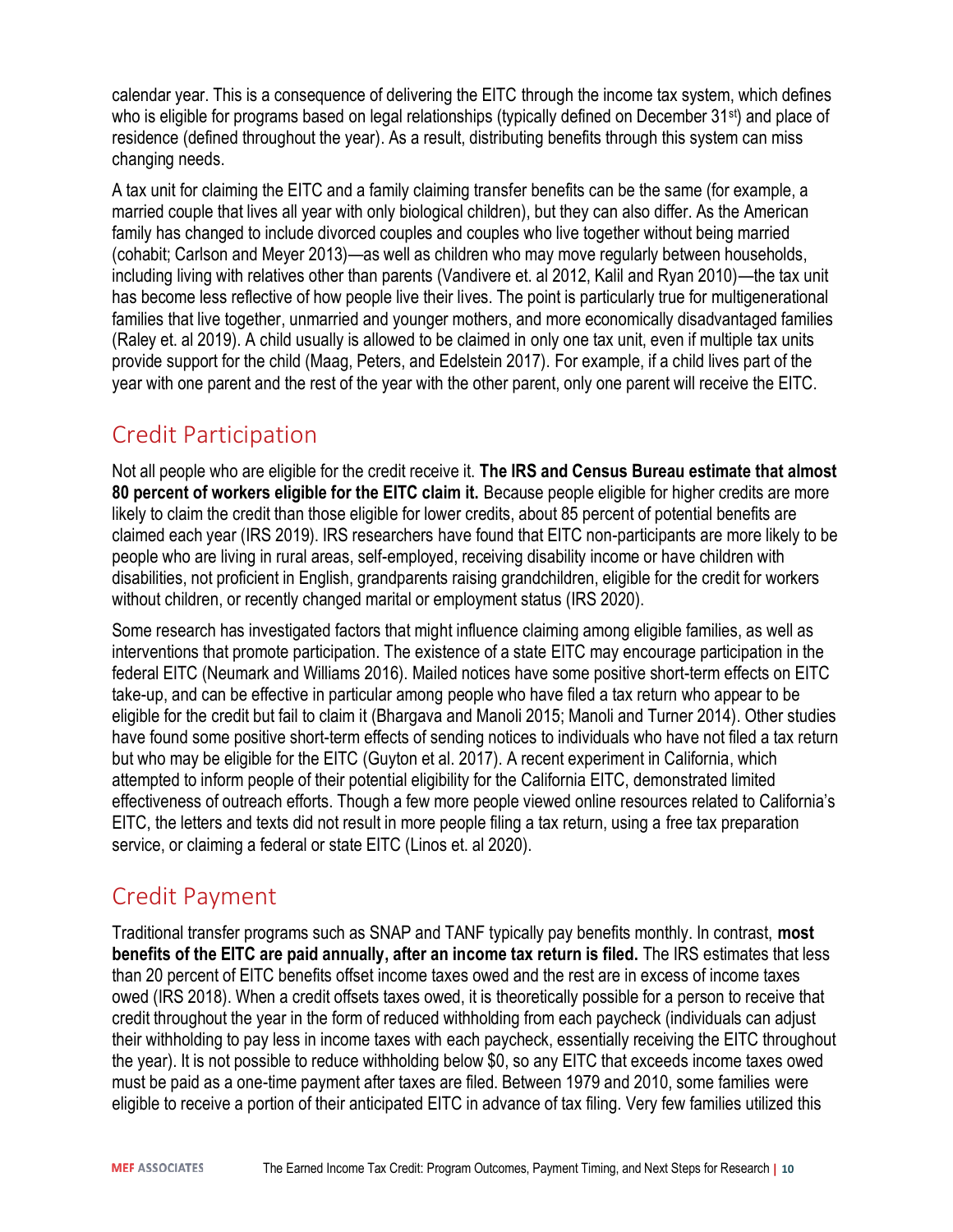option for various reasons, such as both employers and employees being unaware of the option and fear of becoming ineligible and having to repay all or a portion of the credit at tax time (GAO 2007; Holt, 2008).

**The lump-sum nature of the EITC increases income volatility** (defined as an increase or decrease of 25 percent over an average month) for those who receive a credit (Maag, Peters, et al. 2018; USFD 2017), because they can receive a relatively large sum of money when they file taxes. For single parents in the bottom one-fifth of the income distribution who have earnings, the EITC contributes on average more than 16 percent of total annual income. For 10 percent of parents in this income group, the EITC represents at least 25 percent of their annual income.<sup>8</sup> In many cases, it is the largest single payment of income over the course of the year.

In some families, their tax credits (both the EITC and child tax credit) amounted to more than double their average monthly income, according to data analysis from a small sample of individuals with low incomes through the U.S. Financial Diaries project. Among the lowest-income households in the study, tax credits were three times their average monthly income (Siwicki 2015). Although the EITC increases income volatility among recipients, it is typically helpful since it is an increase in income instead of a decrease. When the credit is delivered as an annual lump sum, it may benefit families by resembling a savings program.

# <span id="page-13-0"></span>How the EITC Affects Work, Wages, Poverty, Financial Stability and Other Non-Financial Benefits

Effects of the EITC have been well studied and include both near-term effects, such as encouraging people to work and reducing poverty, and longer-term effects related to improvements in education and health. Both types of effects are important to understanding the full impact of the EITC.

## <span id="page-13-1"></span>Work

#### **Most research suggests the EITC encourages people to work, particularly single mothers**

(summarized in Hoynes 2019). More recent analysis suggests the EITC encourages single women with low incomes to work more months, reducing the frequency with which they enter and exit work (Wilson 2020). The large majority of credit recipients are single parents, representing just over 80 percent of all claimants in 2019.<sup>9</sup>

Married couples, by contrast, have different incentives from the EITC. While the EITC might encourage one person in the couple to work, a second earner can put the couple's joint earnings in the phase-out range of the credit. As a result, secondary earners may work less than they otherwise would since the married couple would receive a smaller credit for each additional dollar of income. Overall, the pull of the EITC into the labor force for single people outweighs the small incentive for some married couples to reduce work (Eissa and Hoynes 2006).

Though most research into the employment effects of the EITC has focused on families with children, some evidence shows that the EITC also increases employment among childless workers, as demonstrated by an expansion to the credit in New York City. Nichols, Sorensen, and Lippold (2012) found that a New York

<sup>8</sup> Authors' calculations using the Tax Policy Center microsimulation model, version 0319-2.

<sup>9</sup> Tax Policy Center, Table T20-0090 "Earned Income Tax Credit; Baseline; Current Law; Distribution of Federal Tax Change by Expanded Cash Income Percentile, 2019." *[https://www.taxpolicycenter.org/model-estimates/2019-child-and-work-credit-proposals/t20-0090-earned](https://www.taxpolicycenter.org/model-estimates/2019-child-and-work-credit-proposals/t20-0090-earned-income-tax-credit-baseline)[income-tax-credit-baseline](https://www.taxpolicycenter.org/model-estimates/2019-child-and-work-credit-proposals/t20-0090-earned-income-tax-credit-baseline)*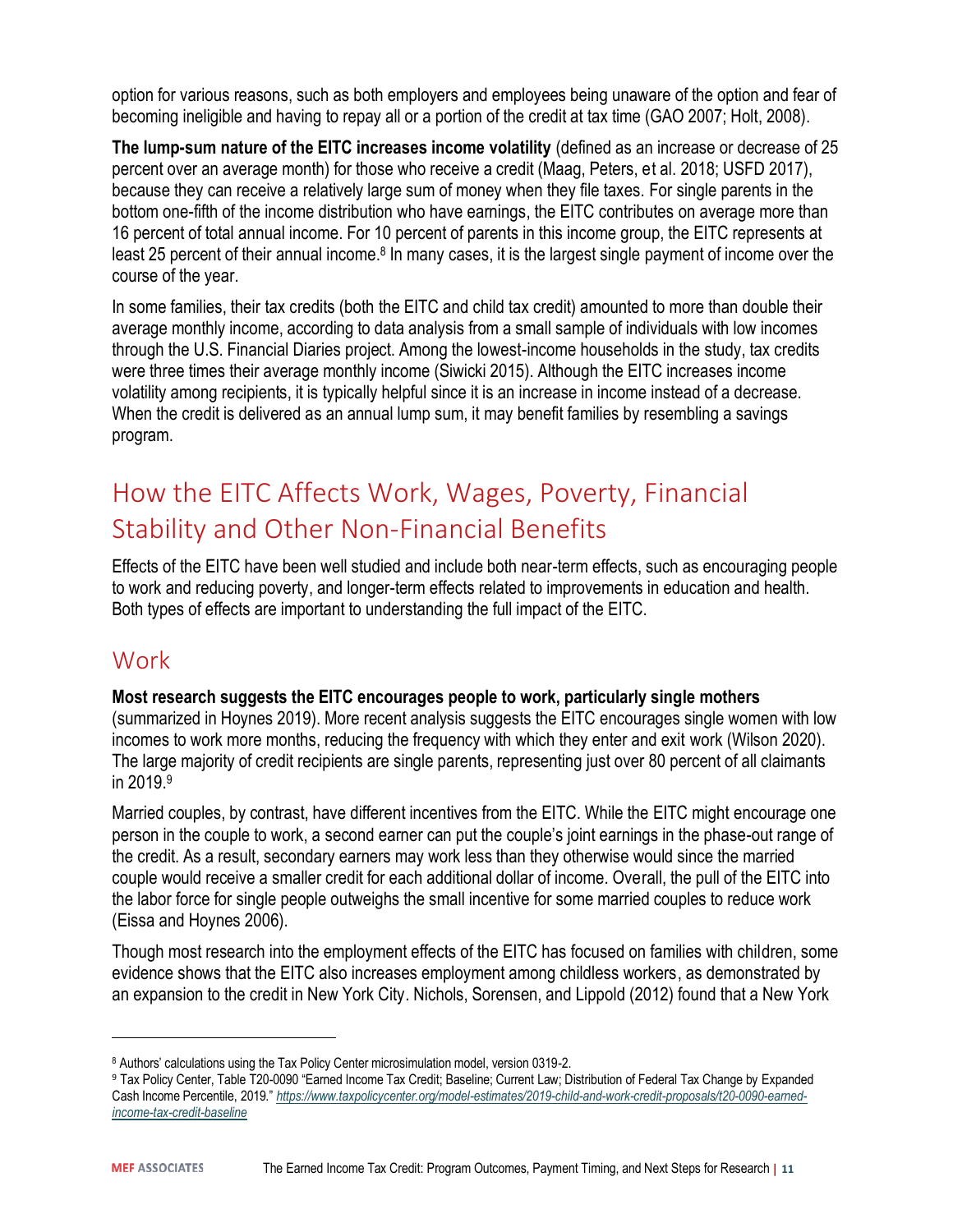EITC policy targeted at noncustodial parents who pay child support increased employment among those with relatively small-dollar child support orders (who are likely people with low incomes). A recent EITC demonstration project in New York City, the Paycheck Plus demonstration, found that an expanded credit for childless workers modestly increased employment rates (Miller et al. 2018).

Some analysis suggests that claims of the EITC increasing work are overstated. One recent paper argues that the positive effects of the EITC on work apply only to a particularly large expansion of the credit enacted in 1993, contending that work increases among single women since then have been driven more by reductions in welfare benefits and overall economic conditions (Kleven 2019). That analysis was based on a weekly measure of work, rather than an annual measure of employment and it does not account for business cycle effects. Measuring work on an annual basis and including controls for the unemployment rate suggests that the EITC does, indeed, encourage work (Schanzenbach and Strain 2020). Additional analysis using matched data from the Current Population Survey's Annual Social and Economic Supplement and tax data from the IRS concludes that recent expansions of the EITC increased work and reduced reliance on other transfer programs (Bastian and Jones 2019).

#### <span id="page-14-0"></span>Wages

**Both workers and their employers may benefit from the EITC, but workers benefit more.** By supplementing workers' wages and encouraging work, the EITC potentially allows some employers to reduce how much they pay employees. The EITC increases how much people benefit from working, which can draw more workers into the labor force. Firms may be able to attract workers even while offering lower wages than they would in the absence of the EITC. If employers are able to reduce wages, they effectively capture some of the benefits of the EITC. Early studies showed that employees received almost threequarters of every dollar paid out in the EITC (Rothstein 2020). Overall, the limited research on this aspect of the EITC suggests that employees are better off with the credit than without it, and coupled with a strong minimum wage policy, employers have limited opportunity to reduce wages in response to their employees receiving the credit (Rothstein and Zipperer 2020).

#### <span id="page-14-1"></span>Poverty

**The EITC reduces poverty through two channels. First, the EITC directly increases incomes for people who receive the credit**. The Supplemental Poverty Measure (SPM) is a poverty measure designed to, among other things, account for the effects of tax programs on a person's well-being. Since 2011, the Census Bureau has published the SPM in addition to the official poverty measure, which does not account for the effect of items such as the EITC. In 2018 (the most recent estimates available), the Census Bureau estimates, using the SPM, that the EITC along with the refundable portion of the child tax credit reduced poverty for 8.9 million people (Fox 2019). The Center on Budget and Policy Priorities (CBPP) estimates that the EITC alone lifted 5.6 million people out of poverty, including about 3 million children. Further, CBPP estimates that the EITC reduced poverty for an additional 16.5 million people, including 6.1 million children (Center on Budget and Policy Priorities 2019). These estimates are calculated by estimating the number of people in poverty without including the value of the EITC and then adding in the value of the credit. The difference between the two is the effect of the EITC on poverty. The credit is particularly effective for young parents, who often have lower wages than older parents (Carson 2020).

**The second way the EITC reduces poverty is through increasing work**, discussed above. Research suggests that when this indirect effect of the EITC is fully accounted for, the total effect of the EITC in reducing poverty is nearly 50 percent larger than the direct effects of the credit alone (Hoynes and Patel 2016).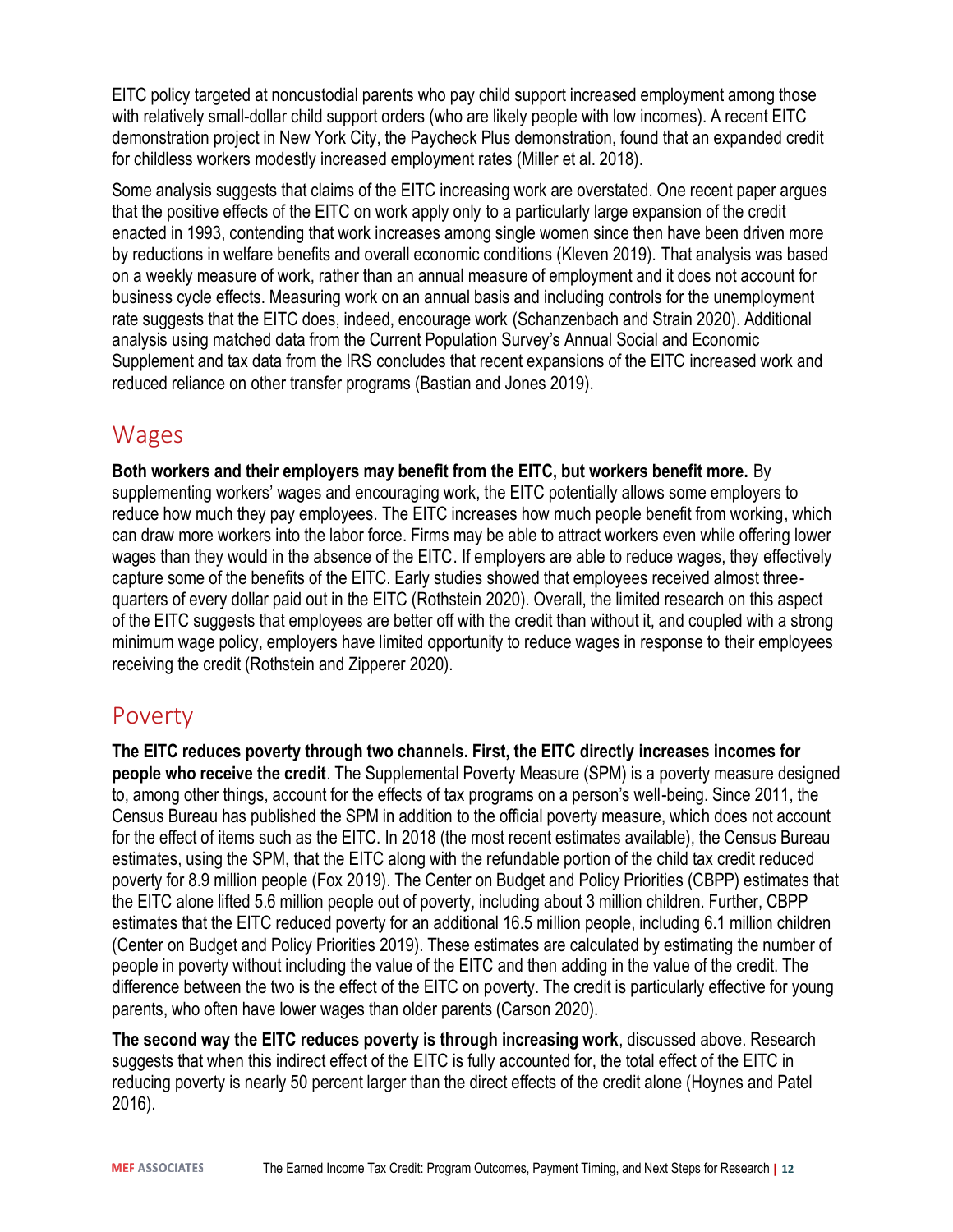## <span id="page-15-0"></span>Financial Stability

**The EITC can improve household financial stability.** Income tax refunds can provide an important pathway for households with low incomes to save and build assets (Grinstein-Weiss et al., 2015). Studies show that the EITC improves financial stability by increasing the likelihood that single mothers with some college will save, and balances saved are larger now than before the EITC was expanded in the early 1990s. Among less-educated single mothers (those with a high school diploma or less), the EITC expansion was correlated with recipients being less likely to hold unsecured debt such as payday loans, in part because people are working more in response to the EITC (Jones and Michelmore 2018).

EITC receipt at tax time presents an opportunity for low- and moderate-income taxpayers to save money and begin to build wealth (Consumer Financial Protection Bureau 2019). Some demonstration projects have built on that opportunity and encouraged EITC recipients to save a portion of their refunds and matched those savings. Tax filers with low and moderate incomes participating in the \$aveNYC program through Volunteer Income Tax Assistance (VITA) sites were encouraged to deposit and maintain a portion of their refund in a savings account for a one-year period to receive a 50 percent match added to their account. Most of these filers (70 percent) kept these refund portions saved for the entire year, with 72 percent continuing to save after the program ended (Tucker, Key, & Grinstein-Weiss, 2014). Those savings can act as a buffer for future hardships. Compared with a group of tax filers not offered the program, savers in the \$aveNYC study were less likely to have experienced financial hardship during the one-year period following the intervention (Key, Tucker, Grinstein-Weiss, & Comer, 2015).

The EITC can help stabilize households during a recession. In theory, a person could lose their EITC if they are out of work for an entire year, however it is more likely a person will experience reduced earnings during a recession year, working fewer hours or at reduced wages. In many cases, individuals will receive a larger EITC as they move inward from being outside the income eligibility range or in the phase-out range for the credit as their earnings are reduced. In these cases, the larger EITC can offset some of their wage losses (Maag and Marron 2020). Following the Great Recession, the EITC appeared to be a stabilizer overall (Nichols and Rothstein 2016; Bitler, Hoynes, and Kuka 2017).

#### <span id="page-15-1"></span>Non-Financial Benefits

Beyond the direct financial benefits of the credit, research has also identified how the EITC translates into improved outcomes for individuals and families along numerous dimensions including health and education. In some cases, these benefits last into the future, not only when people receive the credit.

#### <span id="page-15-2"></span>**Health benefits of the EITC**

**Research consistently finds the EITC is associated with improvements in health for children**. Employing quasi-experimental designs that look at outcomes prior to and following expansions to the federal EITC and to the New York State and New York City EITCs, analysts have found that the EITC reduces rates of low birthweight in infants, and raises average birthweights (Hoynes, Miller, and Simon 2015; Wicks-Lim and Arno 2017). The same has been found using variation in state-level EITCs comparing states with a state-level EITC to those without a state-level EITC (Wagenaar et al. 2019). Benefits for children in their early years can last into later years, providing a lifetime of benefits (Shonkoff and Phillips 2000). During school-age years, parents who received more generous state EITC benefits report health improvements for their children (Baughman and Duchovny 2016). Even after EITC receipt, children in families who received the EITC report improved health outcomes including lowered body mass index and improved self-reported health as young adults. Likely, these health effects are in part a result of increased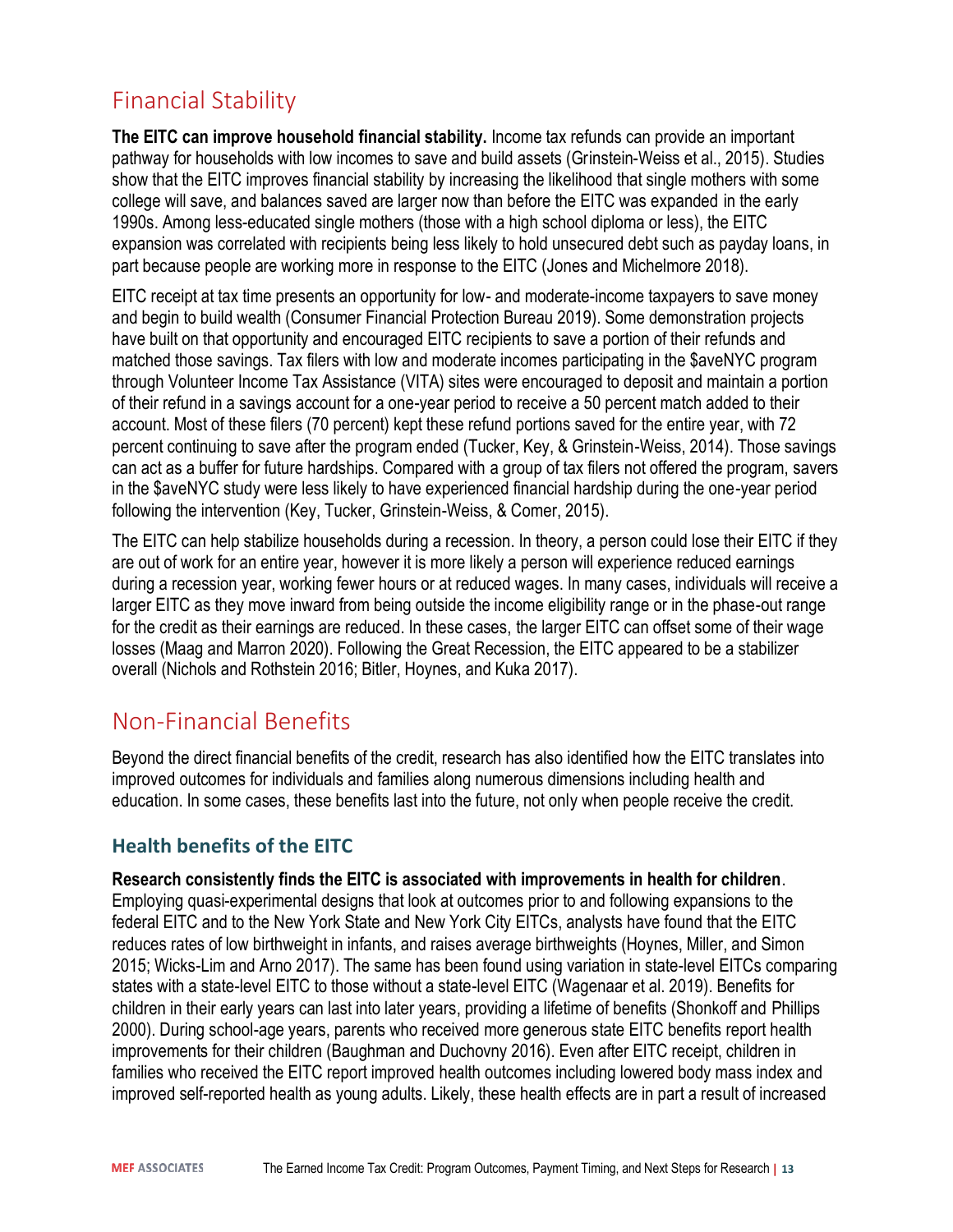health insurance coverage during childhood stemming from either a parent gaining employer provided health insurance from increased work or simply additional resources from the credit that can be used to purchase insurance (Braga, Blavin, and Gangopadhyaya 2020).

**For adults, the EITC is associated with general health improvements such as reduced mortality rates and a higher quality of life**, based on estimates using variation in state-level EITCs (Muennig et al. 2016). Assessing state and federal EITC expansions, analysts find that mothers who received the EITC report improved mental health, a result the authors attribute to their higher incomes and, among unmarried mothers, increases in employment (Gangopadhyaya, Blavin, Braga, and Gates 2020).

#### <span id="page-16-0"></span>**Education benefits**

**The EITC is linked with higher test scores, higher graduation rates, and increases in college enrollment.** Increases to the EITC have been linked with higher test scores among young students and, later in these students' lives, an increased likelihood of graduating from high school and completing at least one year of college (Maxfield 2015). The timing of the EITC helps boost college enrollment. An analysis of tax data showed that high school seniors in families that received the maximum EITC in the spring were more likely to enroll in college the following fall than those who did not receive the maximum EITC (Manoli and Turner 2018).

# <span id="page-16-1"></span>Rethinking EITC Payment: Proposals to Change How the EITC is Paid and What That Would Mean for Recipients and Credit Administration

The National Academy of Sciences recently convened a panel focusing on child poverty. The panel's report documents that millions of children remain in poverty – even after accounting for safety net programs including the EITC. It documents the many harms throughout children's lifetimes associated with living in poverty during childhood (National Academy of Sciences 2019).

Using the supplemental poverty measure (SPM), analysts find that the EITC coupled with the child tax credit reduces poverty by more than any other government program outside of Social Security (Fox 2019). Policy makers continue to consider whether it could be changed to make it even more effective. One aspect of the EITC that sticks out is the lump sum payment schedule, which is very different from the monthly benefits provided by most safety net programs.

This form and timing of payments creates potential challenges for recipients. A number of policy proposals under consideration would change how the EITC is paid. Below, we briefly discuss these proposals, and review the research on how recipients use the EITC and how the impact of the EITC is related to the timing of payments, including results from some recent experiments with different EITC payment schedules.

## <span id="page-16-2"></span>Proposals to Change Timing

Several large-scale EITC proposals would change the EITC from an annual payment following eligibility verification to a series of payments throughout the year. These include the Cost-of-Living Refund Act, the LIFT (Livable Incomes for Families Today) the Middle Class Act, and the Working Families Tax Relief Act (Maag and Airi 2020; table 2). Proposals range from allowing recipients to get a small share of the credit prior to filing their income tax returns to providing a substantial monthly advance. All of these proposals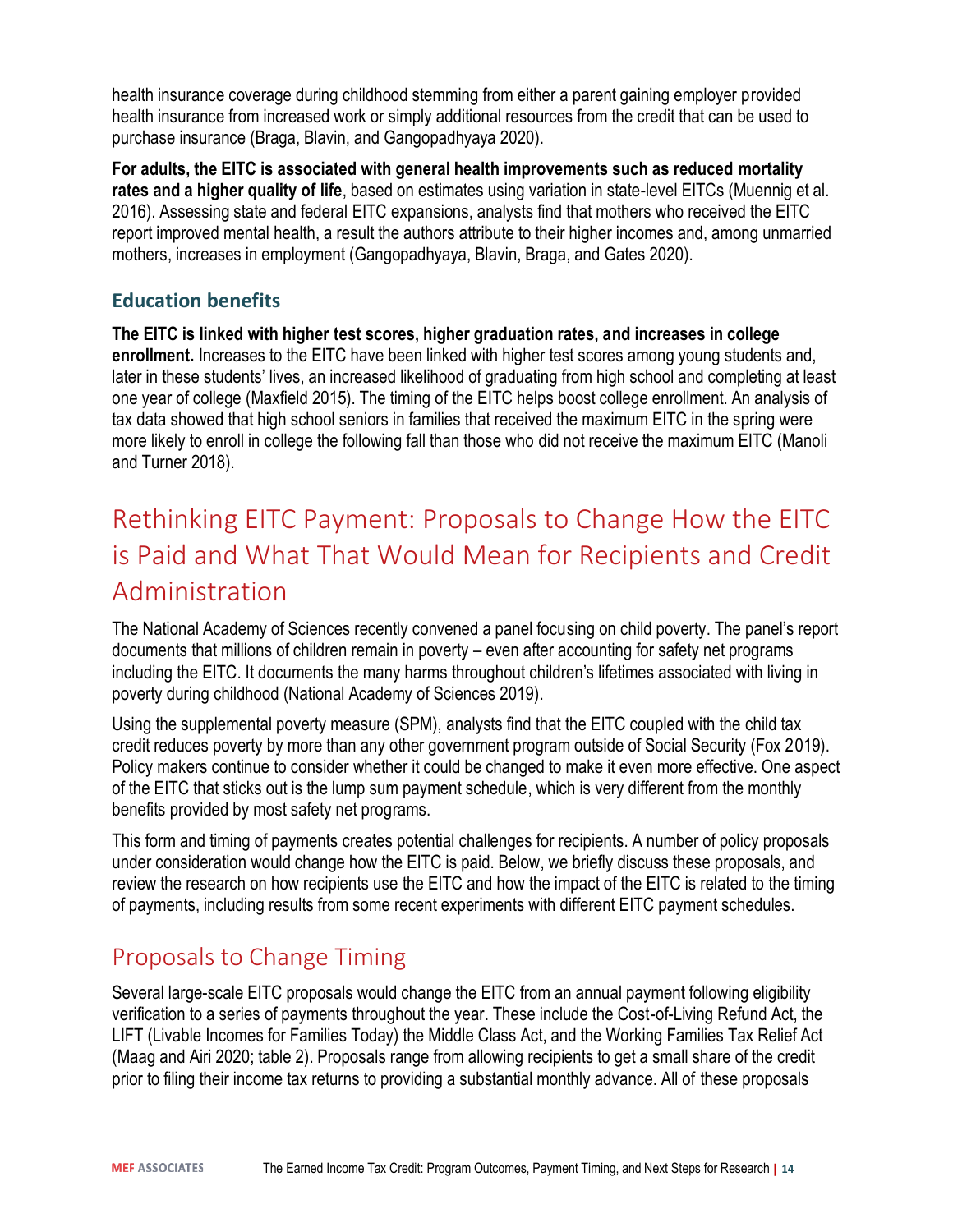reflect a view that paying the credit periodically may be beneficial, particularly if the credit is increased to become an even more important income source.

#### **TABLE 2. ADVANCED PAYMENT OPTIONS**

|                                               | <b>Advanced payment option</b>                                                                                                       |
|-----------------------------------------------|--------------------------------------------------------------------------------------------------------------------------------------|
| Current law, earned income tax credit         | No advanced payment option. Majority of credit delivered as<br>tax refund in the calendar year following the year of<br>eligibility. |
| Cost-of-Living Refund Act                     |                                                                                                                                      |
|                                               | Option to receive up to \$500 of credit before tax filing.                                                                           |
| LIFT (Livable Incomes for Families Today) the |                                                                                                                                      |
| Middle Class Act                              | Monthly advanced payment option.                                                                                                     |
| <b>Working Families Tax Relief Act</b>        |                                                                                                                                      |
|                                               | Option to receive up to \$500 of credit before tax filing.                                                                           |
| $C_{\text{minmax}}$                           |                                                                                                                                      |

Sources:

Internal Revenue Service, Revenue Procedure 2018-57, downloaded August 5, 2019; H.R. 1431, "The Cost-of-Living Refund Act," 116th Cong. (2019); S. 4, "LIFT (Livable Incomes for Families Today) the Middle Class Act," 116th Cong. (2019); S. 1138, 116th Cong. (2019).

## <span id="page-17-0"></span>Alternative Payment Demonstrations

Two small-scale experiments have tried to test whether paying the credit differently could increase its effectiveness. The first demonstration, in 2013 and 2014, asked a small group of EITC recipients in Colorado to consider how they might use periodic payments of the credit differently than a lump sum payment. Participants in the exercise noted that if they had access to their credit on a more regular basis, they could use it to pay past-due bills they were juggling and deal with surprise expenses such as a healthcare need or car repair (Holt 2015). In the second demonstration, in tax year 2014, a group of taxpayers in Chicago were given the opportunity to receive half of their expected EITC payment in four quarterly payments. Researchers compared outcomes and experiences of individuals who did and did not participate in the demonstration to gauge some of the effects of periodic payments. They found that 90 percent of those who received quarterly payments wished to continue receiving quarterly payments and these periodic payments had improved their financial stability (Bellisle and Marzahl 2015). We review issues related to timing of the EITC below.

## <span id="page-17-1"></span>Timing and Use of the Credit

**If people prefer to use the EITC mainly to purchase large items or as a form of forced savings, a lump-sum payment may be the most appropriate delivery mechanism. However, to the extent that people prefer to use their EITC to pay down debt or meet basic needs, a more regular payment might be appropriate.** Limited studies of refund use show people do both. A small study of 115 EITC recipients asked individuals how they spent their refunds. On average, the families interviewed spent 25 percent of their refunds paying debts or bills, and 11 percent of the refund went to discretionary expenditures— "treats" for the family, which brought the EITC recipients social-psychological rewards. On average, these EITC recipients saved about 17 percent of their refund and the rest was used to try and build assets and pay for education (Sykes et. al 2020). A more frequent payment could help prevent costly debt, but individuals in the study indicated that their refund represented a chance to save, purchase used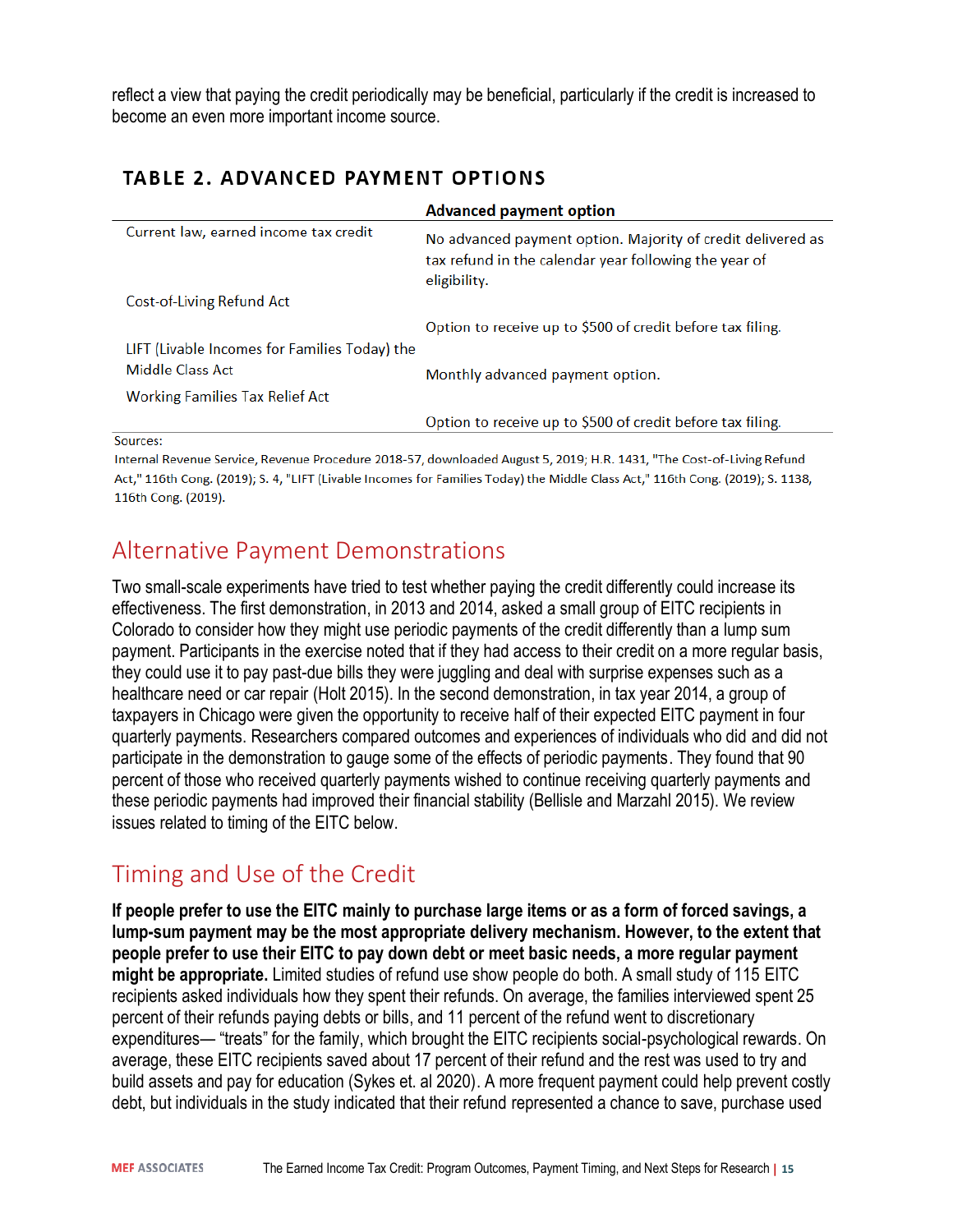cars and durable goods such as appliances or furniture, invest in education, and make home improvements. The annual payment was a key part in encouraging savings.

The Refund to Savings initiative was a large-scale randomized experiment intended to better understand the role of various interventions on savings at tax time (Washington University in Saint Louis n.d.). EITC recipients indicated they used the money to catch up on short-term debt, typically related to prior consumption as opposed to secured debt like equity in a house. Almost four-fifths of people used some of their refund for purchasing basic necessities like food and housing, and two-thirds spent some of their refund on other needs such as clothing, shoes, and school supplies. About one-third of recipients reported spending part of their refund on big-ticket items like furniture (Despard et. al 2015). Receiving the credit throughout the year could have helped avoid the debt in the first place, but receiving the payment as a lump sum was critical to those who used it as savings to purchase a larger item.

**Paying the credit periodically may leave recipients better or worse off depending on not only how they prefer to use the credit, but whether they are able to realize their preferences.** Standard economic theory suggests that periodic payments should leave people at least as well off as an annual payment. This is because people who preferred the lump-sum payment could, at least in theory, imitate that annual payment by saving their periodic payments. In reality, turning an annual payment into a periodic payment is complicated by human nature and how people think about and take actions related to savings and debt (Thaler 1999; Prelec and Loewenstein 1998). If individuals find it difficult to commit to saving or avoiding debt, a lump sum EITC held by the government until released at tax time, and that is truly inaccessible until then, might leave these individuals better off.

## <span id="page-18-0"></span>Timing and Credit Impacts

Some impacts of the credit, as reviewed above, on outcomes such as work and earnings, poverty, financial stability, and some non-financial outcomes, might also be sensitive in some ways to the timing of payment.

#### <span id="page-18-1"></span>**Work and Earnings**

**For a periodically paid EITC to have the same effect of changing people's behavior as the lump-sum payment, such as taking work or working additional months, the relationship between the credit and working would need to remain at least as clear to workers as under the current system of payments.** Evidence on how many people know about the EITC is mixed. Early research suggested that about 58 percent of people with incomes under twice the poverty level knew about the EITC, and knowledge was much higher among white or Black people than among Hispanic people (Maag 2005). More recent analysis has shown that, at least among people who are self-employed, knowledge of the EITC is high enough to affect EITC use (Chetty and Saez 2013; Saez 2010; and Mortenson and Whitten 2019).

How large the EITC is may also affect how much people will notice and react to the payment. If the payment is too small, people may not notice it and will be unlikely to react to it. Some evidence from earlier payment efforts by the federal government suggests that smaller payments may not be as noticeable as larger payments. In 2020, many households received an Economic Impact Payment of \$1,200 per adult and \$500 per dependent child in response to the COVID-19 pandemic. This was similar to 2008 when households received economic stimulus payments that averaged \$950. Analysis of the 2008 payments suggested that a majority of people could identify when the payment came, and even people who could not remember when the payments came remembered receiving it (Broda and Parker 2008). Another government benefit, the Making Work Pay tax credit (about \$400 per adult) was provided in 2009 and 2010. This credit went largely unnoticed. It was delivered in relatively small amounts through reduced tax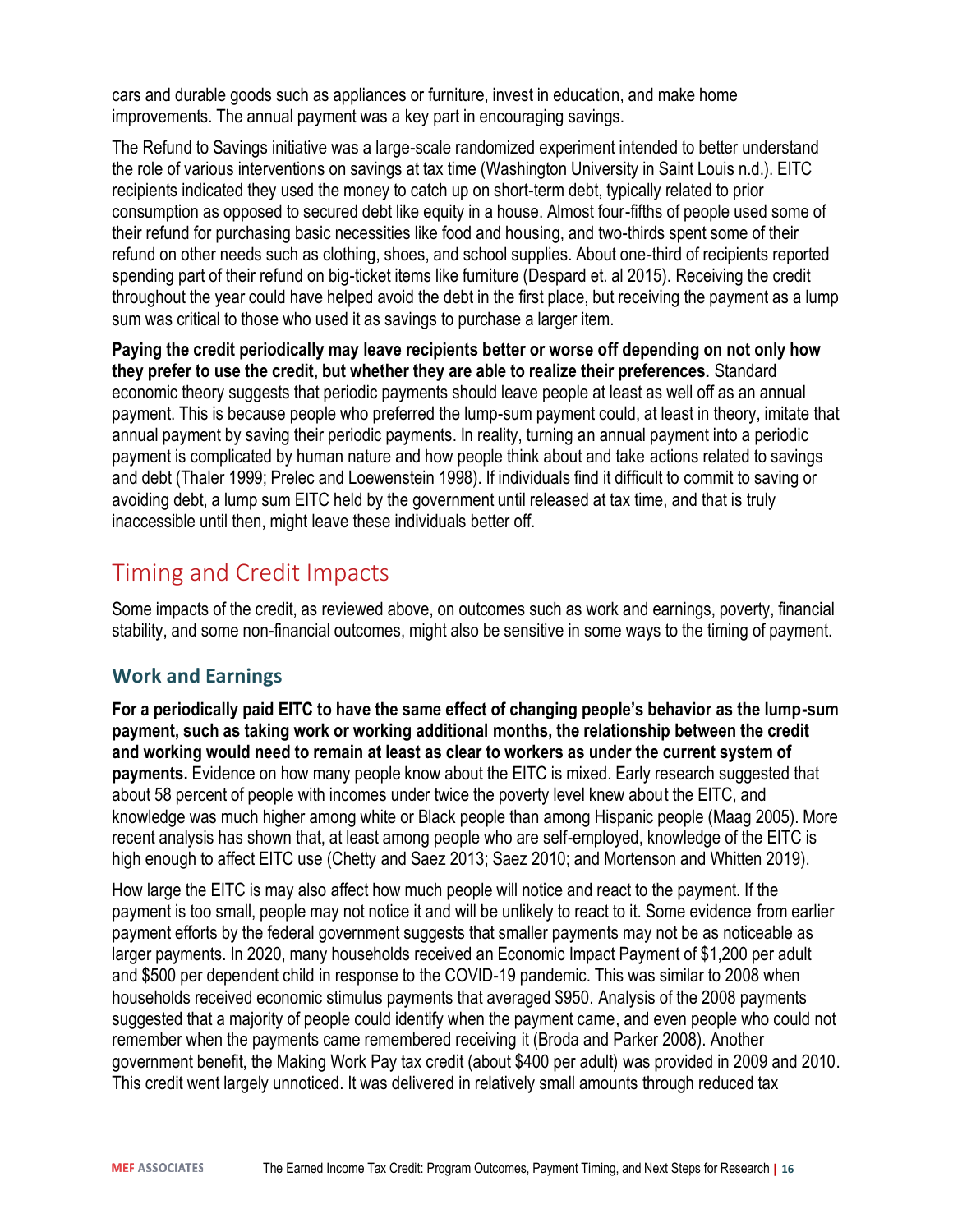withholding in people's regular paychecks. A poll from the *New York Times* showed only 10 percent of people noticed the credit (Gleckman 2010).

Depending on which advance payment option is adopted, the salience of the payments—or how noticeable they are to recipients—could be reduced substantially. Alternatively, if the credit was sufficiently large and received as a separate check (rather than simply increasing someone's regular paycheck), it could be more salient. If the program was designed so that payments adjusted automatically with changes in earnings, something that has not been proposed to date, the link between earnings and the EITC could be made more apparent to recipients.

#### <span id="page-19-0"></span>**Poverty**

In the current system of annual payments, people receive the EITC after the year in which they had qualifying income, creating a separation between the identified need and credit receipt. **Periodic payments of the credit could better align payments and needs, and to that extent potentially be more effective at alleviating poverty.** A change to periodic payments would also improve the ability of policymakers and researchers to measure and understand the true effects of the EITC on poverty. Currently, when measuring the credit's effect on poverty, analysts typically include the EITC in the year it was earned, not in the year it was received. As a result, the credit's effect on poverty will be overstated in cases where a person's income increases in the year the credit is received.

#### <span id="page-19-1"></span>**Financial Stability**

The two recent demonstrations described above in Colorado and Chicago provide direct tests of how recipient financial behaviors and outcomes might differ under periodic payments. A third initiative, the Refund to Savings experiment, tries to encourage EITC recipients to save all or part of their tax refund. Participants in the Colorado demonstration and participants in the Refund to Savings initiative said the most frequent use of their refund was to catch up on bills (Holt 2015). **When given the opportunity to receive part of their EITC on a quarterly basis, people in Chicago missed fewer bills, paid fewer late fees, and decreased borrowing from formal and informal sources, relative to a comparison group that received the EITC as a traditional lump-sum payment** (Bellisle and Marzahl 2015). Almost all people in this demonstration reported wanting to continue periodic payments.

#### <span id="page-19-2"></span>**Non-Financial Benefits**

Finally, some of the non-financial benefits associated with the EITC may be sensitive to when people receive their benefits. Researchers have found that delivering the EITC when students are making decisions about college may be influencing more people to enroll (Manoli and Turner 2018). In Chicago, recipients received one of their payments in August, which they reported using to help with back-to-school clothing and school fees (Holt 2015). Other research suggests if people have money on hand at the start of school, it could encourage spending on children's school (Manoli and Turner 2018).

#### <span id="page-19-3"></span>Administrative and Transition Issues

Changes to the timing of EITC payments might also have implications both for carrying out the credit in general and create particular challenges in the transition from a lump-sum to periodic payment.

**The government's administrative costs of periodic payment are likely to be somewhat higher than for lump-sum payments.** As noted above, the additional administrative costs the IRS incurs because of the EITC are currently relatively low in part because the credit is delivered through the existing tax system.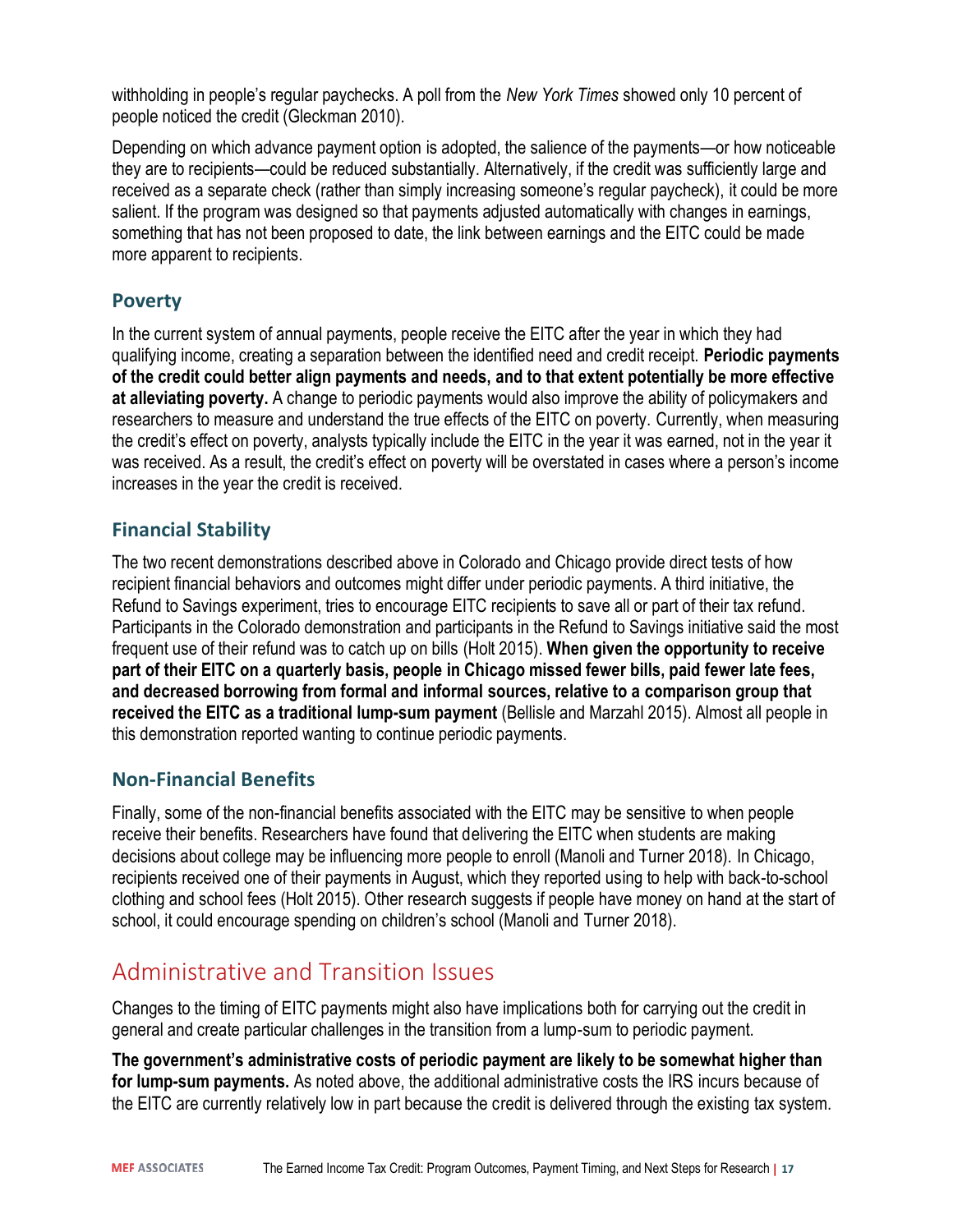Eligibility determinations are made as part of the tax-filing process, and payments are delivered as part of the tax refund process. A periodic payment that preserves using tax-year income and family status to determine credit eligibility and amounts would require some additional administrative mechanisms to determine and deliver periodic payments to families. Alternatively, a periodic payment that establishes eligibility and benefit amounts in some other way would require another means of making these determinations besides a tax return.

Periodic payment administration may be complicated because it would reduce the tax refund payment eligible families receive at tax time (Barr and Dokko 2006). If too much EITC is delivered in advance, people who had received these payments would likely need to pay them back when they file their annual income tax return. Individuals may reject advance payments to avoid this possibility (Kahneman and Tversky 1979; Jones 2010). One specific lesson from the Advance EITC, noted above, suggests that making periodic payment an available option will succeed only to the extent that the option is effectively communicated to potential recipients (Government Accountability Office 1992). It would be possible to design a periodic payment that allowed only part of the anticipated EITC to be delivered throughout the year, reducing the risk of owing money at tax time and also improving the odds that some lump-sum amount would still be available at tax time.

Transitioning from an annual payment to a periodic payment could create problems for recipients. For example, for recipient families who are used to or count on receiving large refunds, the loss of an anticipated lump-sum payment may create money management challenges. Under such a change, more communication might be required with likely EITC recipients about the change in a timely, clear, and salient manner, or recipients may need assistance with planning or managing the transition. Note that these challenges may be different depending on whether families have received the EITC many times or only once or twice (Dowd 2005).

# <span id="page-20-0"></span>Conclusions and Directions for Research

The EITC provides substantial benefits, particularly to families with children. The credit is not only an important source of income at tax time, when benefits are received, but also has a host of positive effects across many domains. Annually, the EITC reduces poverty by about 6 million people each year, including about 3 million children. In addition, most of the evidence suggests the EITC encourages many people to start working and to work more months each year, further reducing poverty. Some recent evidence suggests the labor effects might not be as strong as early research suggests. By providing additional income for a household, the EITC improves long-term financial stability and is associated with better children's health, education, and additional schooling.

The benefits of the EITC extend to many people who are both working and participating in traditional safety net programs, such as TANF. In some cases, individuals who work more will continue to receive the EITC even as they lose eligibility for other programs. Additional research on **how the EITC and other income support programs interact for both family well-being and work incentives** would inform policy makers and program administrators. Researchers could examine how very low-income families think about the trade-off of working more and receiving higher wages and a higher EITC, but losing SNAP, TANF, or childcare benefits. For example, a single parent with one school-aged child who receives TANF, SNAP, and childcare subsidies may see all of those benefits decline if she or he begins working. Federal and state income tax credits almost completely offset these declines in many states (Chien and Macartney 2019). It is unknown how low-income families tend to think about these trade-offs.

Additional research on **opportunities and challenges created by interactions between the EITC and other safety net programs related to program administration and participation** would also be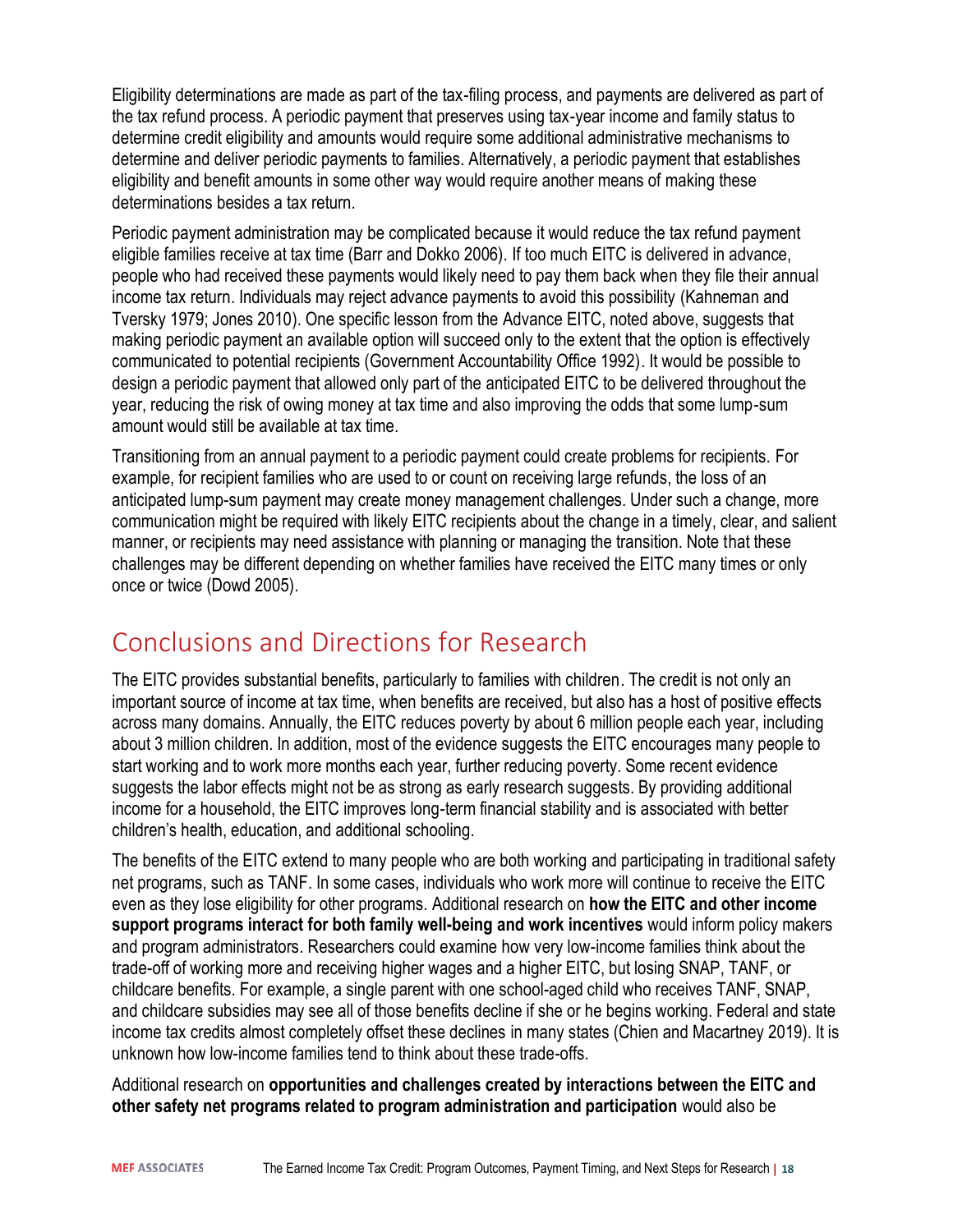valuable. Participation gaps in the credit exist, and little research is available to understand why some people are less likely to receive the credit than others. Researchers could study whether there are opportunities to encourage and increase participation in the EITC in the course of administering traditional transfer programs.

Because the EITC is paid in a way that is unique among major income support programs—as an annual, lump sum—and because policymakers have recently proposed delivering the EITC in a smoother, more periodic way, research to better understand **how the timing of EITC payments affect program impacts is of particular interest and importance**. Existing research indicates that the lump-sum nature of the EITC may encourage savings, investments in education, and the purchase of larger items. However, it also introduces income volatility each year as incomes rise in the month when tax refunds are paid, and the net effects are not clearly established.

Researchers have implemented a few small-scale demonstration projects to try and understand how periodic payment might alter the EITC's benefits. Early findings suggest that recipients of periodic payments found them useful. Additional research could **more precisely and rigorously analyze what groups of people are most likely to benefit from expanded payment options, and how**. For example, delivering the EITC at the same time as other particular needs arise could reduce poverty in the year poverty is experienced, rather than in the following year (though it is counted in current metrics as having reduced poverty the year it was earned, not the year in which it is paid). It may also promote stability and provide a way for families to save. On the other hand, without a large lump-sum payment, the credit may become less effective in encouraging students to enroll in postsecondary school. Additional research could establish the sign and magnitude of these effects. Most useful to test these effects might be randomized controlled trials.

Future research could also study more closely **how the size of the EITC affects how people perceive and respond to the credit** to better understand whether more frequent but smaller payments might affect the influence of the EITC on work, health, and education. Analysts could study the difference between monthly and quarterly payments to better understand the benefits and drawbacks of each payment method, building on prior work (Maag, Marron, and Huffer 2019). Finally, analysts could combine work on taxes and more traditional spending programs to understand how important an annual payment is in achieving longer term goals, to better understand whether some share of the EITC should continue to be paid as a lumpsum benefit, even if periodic payments are introduced.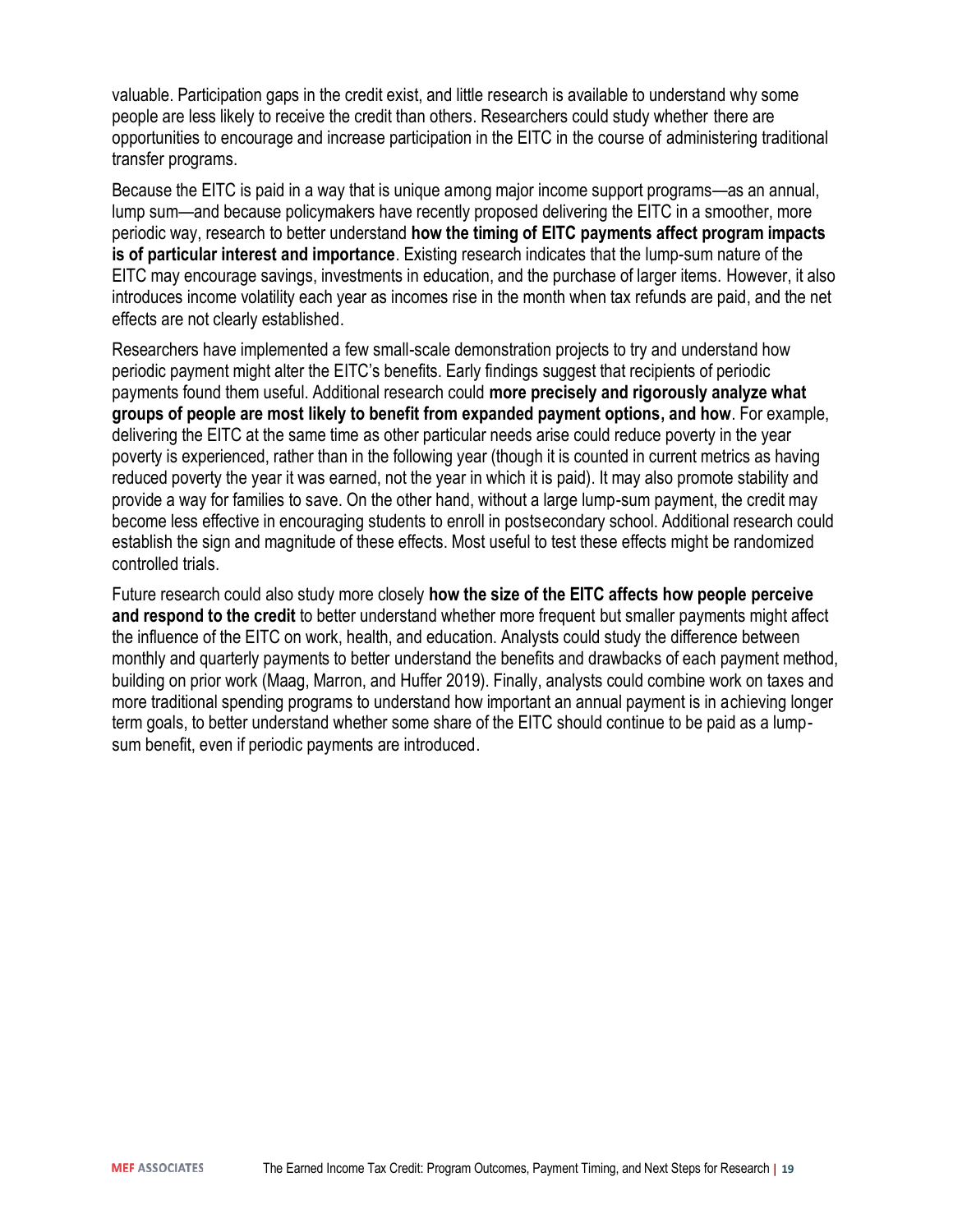# <span id="page-22-0"></span>References

- Andrade, Flavia, Cristina Drumond, Karen Z. Kramer, Andrew Greenlee, Adam Nephi Williams, and Ruby Mendenhall. 2019. "Impact of the Chicago Earned Income Tax Periodic Payment Intervention on Food Security." *Preventive Medicine Reports* 16. *<https://doi.org/10.1016/j.pmedr.2019.100993>*.
- Bhargava, Saurabh, and Dayanand S. Manoli. 2015. "Psychological Frictions and the Incomplete Take-up of Social Benefits: Evidence from an IRS Field Experiment." *American Economic Review* 105 (11): 3489–3529.
- Barr, Michael S. and Jane K. Dokko. 2006. "Tax Filing Experiences and Withholding Preferences of Lowand Moderate-Income Households: Preliminary Evidence from a New Survey," *IRS Research Bulletin: Recent Research on Tax Administration and Compliance,* Publication 1500: 193–210.
- Bastian, Jacob and Maggie Jones. 2019. Do EITC Expansions Pay for Themselves? Effects on Tax Revenue and Public Assistance Spending.
- Bellisle, Dylan, and David Marzahl. 2015. "Restructuring the EITC: A Credit for the Modern Worker." Chicago: Center for Economic Progress. *[https://www.economicprogress.org/assets/files/Restructuring](https://www.economicprogress.org/assets/files/Restructuring-the-EITC-A-Credit-for-theModern-Worker.pdf)[the-EITC-A-Credit-for-theModern-Worker.pdf.](https://www.economicprogress.org/assets/files/Restructuring-the-EITC-A-Credit-for-theModern-Worker.pdf)*
- Berger, Lawrence M., and Marcia J. Carlson. 2020. "Family Policy and Complex Contemporary Families: A Decade in Review and Implications for the Next Decade of Research and Policy Practice." *Journal of Marriage and Family* 82 (1): 478–507. *<https://doi.org/10.1111/jomf.12650>*.
- Bitler, Marianne, Hilary Hoynes, and Elira Kuka. 2017. "Do In-Work Tax Credits Serve as a Safety Net?" *Journal of Human Resources* 52 (2): 319–50.
- Braga, Breno, Fredric Blavin, and Anuj Gangopadhyaya 2020. "IZA DP No. 12417: The Long-Term Health Effects of Childhood Exposure to the Earned Income Tax Credit on Health Outcomes", June. *[https://www.iza.org/publications/dp/12417/the-long-term-effects-of-childhood-exposure-to-the-earned](https://www.iza.org/publications/dp/12417/the-long-term-effects-of-childhood-exposure-to-the-earned-income-tax-credit-on-health-outcomes)[income-tax-credit-on-health-outcomes.](https://www.iza.org/publications/dp/12417/the-long-term-effects-of-childhood-exposure-to-the-earned-income-tax-credit-on-health-outcomes)*
- Chien, Nina and Suzanne Macartney. 2019. "What Happens When Low-Income People Increase Their Earnings? Effective Marginal Tax Rates for Low-Income Households", Health and Human Services, Assistant Secretary for Planning and Evaluation. March*. https://aspe.hhs.gov/system/files/aspefiles/260661/brief2-overviewmtranalyses.pdf.*
- Carson, Jessica A. 2020. The Poverty-Reducing Effects of the EITC and Other Safety Nets for Young Adult Parents. University of New Hampshire, Carsey School of Public Policy. Spring. *[https://scholars.unh.edu/cgi/viewcontent.cgi?article=1395&context=carsey.](https://scholars.unh.edu/cgi/viewcontent.cgi?article=1395&context=carsey)*
- Cavanagh, Shannon E., and Paula Fomby. 2019. "Family Instability in the Lives of American Children." *Annual Review of Sociology* 45 (1): 493–513. *[https://doi.org/10.1146/annurev-soc-073018-022633.](https://doi.org/10.1146/annurev-soc-073018-022633)*
- Chetty, Raj, and Emmanuel Saez. 2013. "Teaching the tax code: Earnings responses to an experiment with EITC recipients." *American Economic Journal: Applied Economics* 5 (1): 1–31.
- CBPP (Center on Budget and Policy Priorities). 2019. "Policy Basics: The Earned Income Tax Credit." Washington, DC: CBPP. *[https://www.cbpp.org/research/federal-tax/policy-basics-the-earned-income-tax](https://www.cbpp.org/research/federal-tax/policy-basics-the-earned-income-tax-credit)[credit.](https://www.cbpp.org/research/federal-tax/policy-basics-the-earned-income-tax-credit)*
- Despard, Mathieu R., Dana C. Parantie, Jane Oliphant, and Michal Grinstein-Weiss. 2015. "Do EITC Recipients Use Their Tax Refunds to Get Ahead? Evidence From the Refund to Savings Initiative." St.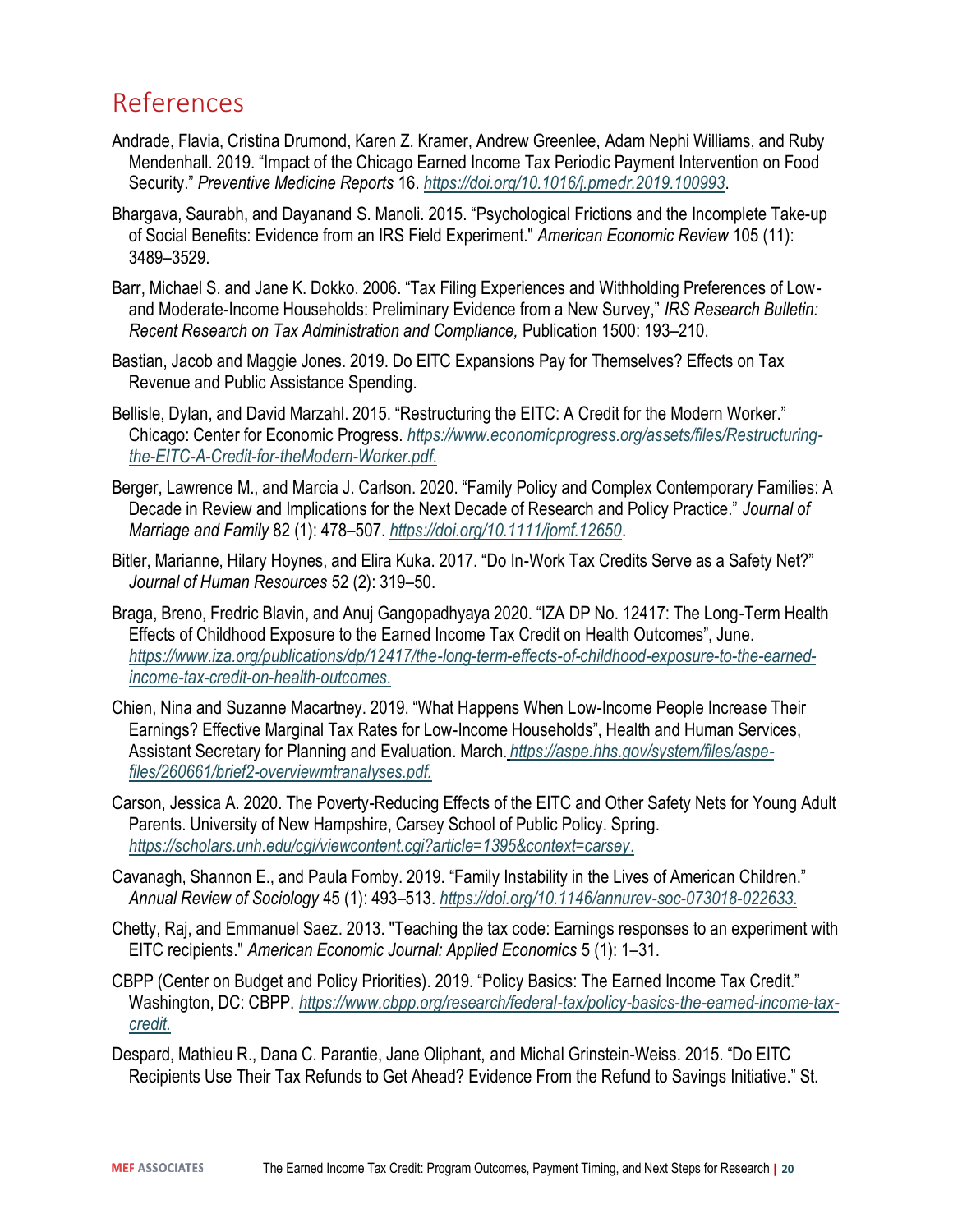Louis: Washington University in St. Louis, Center for Social Development.*[https://openscholarship.wustl.edu/cgi/viewcontent.cgi?article=1589&context=csd\\_research.](https://openscholarship.wustl.edu/cgi/viewcontent.cgi?article=1589&context=csd_research)*

- Despard, Mathieu R., Samuel Taylor, Chunhui Ren, Blair Russell, Michal Grinstein-Weiss, and Ramesh Raghavan. 2018. "Effects of a Tax-Time Savings Experiment on Material and Health Care Hardship among Low-Income Filers." *Journal of Poverty* 22 (2): 156–78. *[https://doi.org/10.1080/10875549.2017.1348431.](https://doi.org/10.1080/10875549.2017.1348431)*
- Dowd, Timothy (2005), Distinguishing Between Short-Term and Long–Term Recipients of the Earned Income Tax Credit, National *Tax Journal*, **58**:4, pp. 807-28. *[https://www.ntanet.org/NTJ/58/4/ntj](https://www.ntanet.org/NTJ/58/4/ntj-v58n04p807-28-distinguishing-between-short-term.pdf?v=%CE%B1&r=2660297771071263)[v58n04p807-28-distinguishing-between-short-term.pdf?v=%CE%B1&r=2660297771071263.](https://www.ntanet.org/NTJ/58/4/ntj-v58n04p807-28-distinguishing-between-short-term.pdf?v=%CE%B1&r=2660297771071263)*
- Eissa, Nada, and Hilary W. Hoynes. 2006. "The Hours of Work Response of Married Couples: Taxes and the Earned Income Tax Credit." In *Tax Policy and Labor Market Performance*, edited by Jonas Agell and Peter Birch Sorensen. Cambridge: MIT Press.
- Fichtner, Jason, Jeff Trinca, and William Gale. 2019. "Tax Administration: Compliance, Complexity, and Capacity." Washington, DC: Bipartisan Policy Center. *[https://bipartisanpolicy.org/wp](https://bipartisanpolicy.org/wp-content/uploads/2019/04/Tax-Administration-Compliance-Complexity-Capacity.pdf)[content/uploads/2019/04/Tax-Administration-Compliance-Complexity-Capacity.pdf](https://bipartisanpolicy.org/wp-content/uploads/2019/04/Tax-Administration-Compliance-Complexity-Capacity.pdf)*.
- Fox, Liana. "The Supplemental Poverty Measure: 2018." The United States Census Bureau. Accessed April 20, 2020. *[https://www.census.gov/library/publications/2019/demo/p60-268.html.](https://www.census.gov/library/publications/2019/demo/p60-268.html)*
- Greenstein, Robert, John Wancheck, and Chuck Marr. 2019. "Reducing Overpayments in the Earned Income Tax Credit." Washington, DC: Center on Budget and Policy Priorities.
- Guyton, John, Dayanand S. Manoli, Brenda Schafer, and Michael Sebastiani. 2016. "Reminders & Recidivism: Evidence from Tax Filing & EITC Participation among Low-Income Nonfilers." NBER Working Paper No. 21904. *[https://www.nber.org/papers/w21904.](https://www.nber.org/papers/w21904)*
- Guzzo, Karen Benjamin. 2017. "Shifts in Higher-Order Unions and Stepfamilies among Currently Cohabiting and Married Women of Childbearing Age." *Journal of Family Issues* 38 (12): 1775–99. *[https://doi.org/10.1177/0192513X16664180.](https://doi.org/10.1177/0192513X16664180)*
- Hamad, Rita, and Matthew J. Niedzwiecki. 2019. "The Short-Term Effects of the Earned Income Tax Credit on Health Care Expenditures among US Adults." *Health Services Research* 54 (6): 1295–1304. *[https://doi.org/10.1111/1475-6773.13204.](https://doi.org/10.1111/1475-6773.13204)*
- Hamad, Rita, and David H. Rehkopf. 2016. "Poverty and Child Development: A Longitudinal Study of the Impact of the Earned Income Tax Credit." *American Journal of Epidemiology* 183 (9): 775–84. *[https://doi.org/10.1093/aje/kwv317.](https://doi.org/10.1093/aje/kwv317)*
- Hamad, Rita, and David H. Rehkopf. 2015. "Poverty, Pregnancy, and Birth Outcomes: A Study of the Earned Income Tax Credit." *Paediatric and Perinatal Epidemiology* 29 (5): 444–52. *[https://doi.org/10.1111/ppe.12211.](https://doi.org/10.1111/ppe.12211)*
- Hardy, Bradley, Heather D. Hill, and Jennie Romich. 2019. "Strengthening Social Programs to Promote Economic Stability During Childhood." *Social Policy Report* 32 (2): 1–36. *[https://doi.org/10.1002/sop2.4.](https://doi.org/10.1002/sop2.4)*
- Holt, Steve. 2015. "EITC Periodic Payment Simulation Exercise for Tax Year 2014." Denver: Colorado Department of Human Services.
- Holzer, Harry. 2015. "Should the Earned Income Tax Credit Rise for Childless Adults?" *IZA World of Labor*. *[https://doi.org/10.15185/izawol.184.](https://doi.org/10.15185/izawol.184)*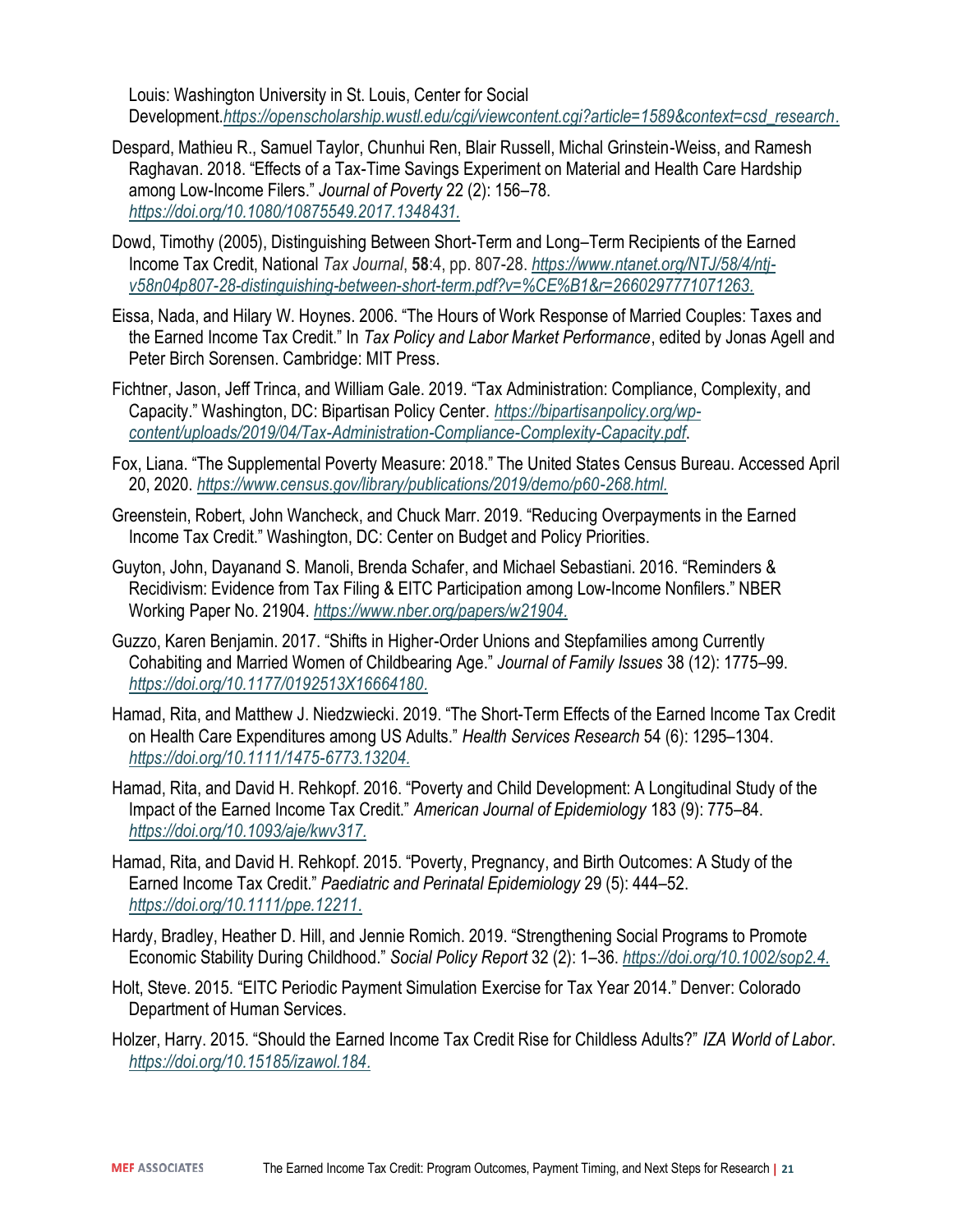- Homonoff, Tatiana, and Jason Somerville. 2020. *Program Recertification Costs: Evidence from SNAP*. NBER Working Paper Series, no. w27311. Cambridge, MA: National Bureau of Economic Research. *[https://www.nber.org/papers/w27311.](https://www.nber.org/papers/w27311)*
- Hoxby, Caroline M., and George B. Bulman. 2016. "The Effects of the Tax Deduction for Postsecondary Tuition: Implications for Structuring Tax-Based Aid." *Economics of Education Review* 51:23–60. *[https://doi.org/10.1016/j.econedurev.2015.11.001.](https://doi.org/10.1016/j.econedurev.2015.11.001)*
- Hoynes, Hilary, Doug Miller, and David Simon. 2015. "Income, the Earned Income Tax Credit, and Infant Health." *American Economic Journal: Economic Policy* 7 (1): 172–211. *[https://doi.org/10.1257/pol.20120179.](https://doi.org/10.1257/pol.20120179)*
- Hoynes, Hilary W, and Ankur J Patel. 2016. "Effective Policy for Reducing Poverty and Inequality? The Earned Income Tax Credit and the Distribution of Income." *Journal of Human Resources* 53 (4): 859–90.
- Internal Revenue Service. 2019. "EITC Participation Rate by States", October. *[https://eitc.irs.gov/eitc](https://eitc.irs.gov/eitc-central/participation-rate/eitc-participation-rate-by-states)[central/participation-rate/eitc-participation-rate-by-states](https://eitc.irs.gov/eitc-central/participation-rate/eitc-participation-rate-by-states)*.
- Internal Revenue Service. 2020. "About EITC", June. *<https://eitc.irs.gov/eitc-central/about-eitc/about-eitc>*
- Internal Revenue Service. 2018. "Individual Complete Report (Publication 1304), Table 2.5." Washington, D.C.: Internal Revenue Service, March 2018. *<https://www.irs.gov/pub/irs-soi/17in25ic.xls>*
- Jones, Damon. 2010. "Information, Preferences, and Public Benefit Participation: Experimental Evidence from the Advance EITC and 401(k) Savings," *American Economic Journal: Applied Economics*, 2 (2): 147–63.
- Jones, Lauren E., and Katherine Michelmore. 2018. "The Impact of the Earned Income Tax Credit on Household Finances." *Journal of Policy Analysis and Management* 37 (3): 521–45. *<https://doi.org/10.1002/pam.22062>*.
- Kahneman, Daniel, and Amos Tversky. 1979. "Prospect Theory: An Analysis of Decision under Risk," *Econometrica,* 47: 263–91.
- Kramer, Karen Z., Flávia Cristina Drumond Andrade, Andrew J. Greenlee, Ruby Mendenhall, Dylan Bellisle, and Renee Lemons Blanks. 2019. "Periodic Earned Income Tax Credit (EITC) Payment, Financial Stress and Wellbeing: A Longitudinal Study." *Journal of Family and Economic Issues* 40 (3): 511–23. *<https://doi.org/10.1007/s10834-019-09618-2>*.
- Linos, Elizabeth, Aparna Ramesh, Jesse Rothstein, and Matt Unrath. 2020. "Increasing Take-Up of the Earned Income Tax Credit." California Policy Lab. January. *[https://www.capolicylab.org/wp](https://www.capolicylab.org/wp-content/uploads/2020/03/Increasing-TakeUp-of-the-Earned-Income-Tax-Credit.pdf)[content/uploads/2020/03/Increasing-TakeUp-of-the-Earned-Income-Tax-Credit.pdf](https://www.capolicylab.org/wp-content/uploads/2020/03/Increasing-TakeUp-of-the-Earned-Income-Tax-Credit.pdf)*.
- Maag, Elaine. 2005. "Paying the Price: Low-Income Parents and the Use of Paid Tax Preparers." New Federalism: National Survey of America's Families Report B-64. Washington, DC: Urban-Brookings Tax Policy Center. *[http://webarchive.urban.org/publications/411145.html.](http://webarchive.urban.org/publications/411145.html)*
- Maag, Elaine, Mike Pergamit, Devlin Hanson, Caroline Ratcliffe, Sara Edelstein, and Sarah Minton. "Using Supplemental Nutrition Assistance Program Data in Earned Income Tax Credit Administration: A Case Study of Florida SNAP Data Linked to IRS Tax Return Data." The Urban Institute, September. *[https://www.taxpolicycenter.org/publications/using-supplemental-nutrition-assistance-program-data](https://www.taxpolicycenter.org/publications/using-supplemental-nutrition-assistance-program-data-earned-income-tax-credit/full)[earned-income-tax-credit/full](https://www.taxpolicycenter.org/publications/using-supplemental-nutrition-assistance-program-data-earned-income-tax-credit/full)*.
- Manoli, Dayanand S., and Nicholas Turner. 2014. "Nudges and Learning: Evidence from Informational Interventions for Low-Income Taxpayers." NBER Working Paper Series, no. w20718. Cambridge, MA: National Bureau of Economic Research.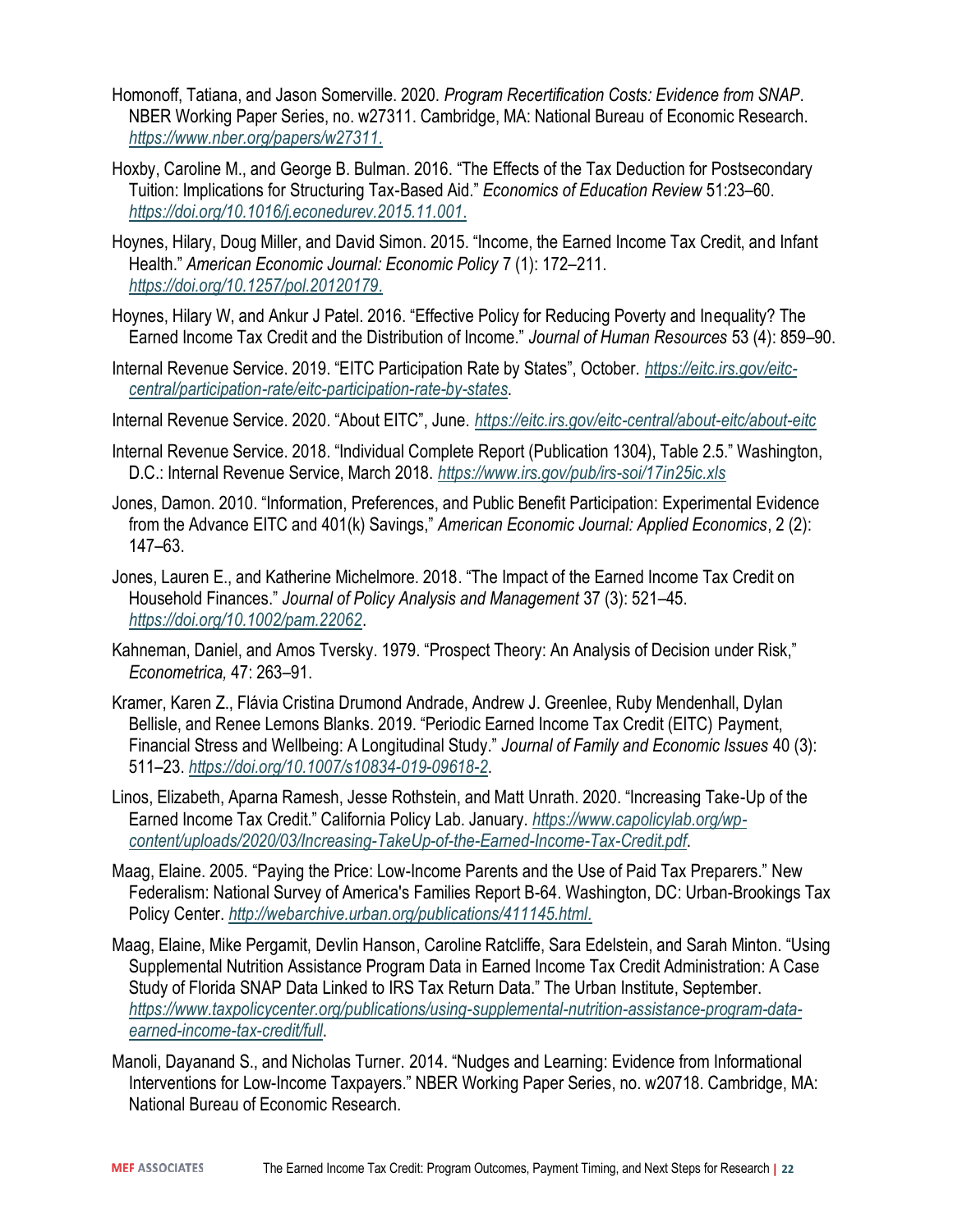- Manoli, Dayanand S., and Nicholas Turner. 2018. "Cash-on-Hand and College Enrollment: Evidence from Population Tax Data and the Earned Income Tax Credit." *American Economic Journal: Economic Policy* 10 (2): 242–71. *<https://doi.org/10.1257/pol.20160298>*.
- Markowitz, Sara, Kelli A. Komro, Melvin D. Livingston, Otto Lenhart, and Alexander C. Wagenaar. 2017. "Effects of State-Level Earned Income Tax Credit Laws in the U.S. on Maternal Health Behaviors and Infant Health Outcomes." *Social Science & Medicine (1982)* 194:67–75. *[https://doi.org/10.1016/j.socscimed.2017.10.016.](https://doi.org/10.1016/j.socscimed.2017.10.016)*
- Maxfield, Michelle. 2015. "The Effects of the Earned Income Tax Credit on Child Achievement and Long-Term Educational Attainment", Institute for Child Success Issue Briefs and Policy Reports, September. *[https://www.instituteforchildsuccess.org/publication/effects-earned-income-tax-credit-child-achievement](https://www.instituteforchildsuccess.org/publication/effects-earned-income-tax-credit-child-achievement-long-term-educational-attainment/)[long-term-educational-attainment/.](https://www.instituteforchildsuccess.org/publication/effects-earned-income-tax-credit-child-achievement-long-term-educational-attainment/)*
- Meyer, Daniel R., Maria Cancian, and Steven T. Cook. 2017. "The Growth in Shared Custody in the United States: Patterns and Implications." *Family Court Review* 55 (4): 500–12. *[https://doi.org/10.1111/fcre.12300.](https://doi.org/10.1111/fcre.12300)*
- Miller, Cynthia, Lawrence F. Katz, Gilda Azurdia, Adam Isen, Caroline Schultz, and Kali Aloisi. 2018. "Boosting the Earned Income Tax Credit for Singles: Final Impact Findings from the Paycheck Plus Demonstration in New York City." New York: MDRC. *[https://www.mdrc.org/sites/default/files/PaycheckPlus\\_FinalReport\\_0.pdf.](https://www.mdrc.org/sites/default/files/PaycheckPlus_FinalReport_0.pdf)*
- Miller, Cynthia, Lawrence F. Katz, Edith Yang, Alexandra Bernardi, Adam Isen, and Kali Aloisi. 2020. "A More Generous Earned Income Tax Credit for Singles: Interim Findings from the Paycheck Plus Demonstration in Atlanta." Text. Washington, DC: Office of Planning, Research, and Evaluation, Administration for Children and Families, US Department of Health and Human Services. *[https://www.mdrc.org/sites/default/files/PaycheckPlus%20Atlanta%20Interim%20Report%202020.pdf.](https://www.mdrc.org/sites/default/files/PaycheckPlus%20Atlanta%20Interim%20Report%202020.pdf)*
- Mortenson, Jacob and Whitten, Andrew. 2019. "Bunching to Maximize Tax Credits: Evidence from Kinks in the U.S. Tax Schedule" Working paper. *<https://ssrn.com/abstract=2719859>*.
- Muennig, Peter A., Babak Mohit, Jinjing Wu, Haomiao Jia, and Zohn Rosen. 2016. "Cost Effectiveness of the Earned Income Tax Credit as a Health Policy Investment." *American Journal of Preventive Medicine* 51 (6): 874–81*. [https://doi.org/10.1016/j.amepre.2016.07.001.](https://doi.org/10.1016/j.amepre.2016.07.001)*
- Neumark, David, and Katherine E. Williams. 2016. "Do State Earned Income Tax Credits Increase Participation in the Federal EITC?" ESSPRI Working Paper Series #20163. Irvine, CA: Economic Self-Sufficiency Policy Research Institute. *[https://www.esspri.uci.edu/files/docs/2016/ESSPRI%20Working%20Paper%2020163%20Neumark%20a](https://www.esspri.uci.edu/files/docs/2016/ESSPRI%20Working%20Paper%2020163%20Neumark%20and%20Williams.pdf)*
- *[nd%20Williams.pdf](https://www.esspri.uci.edu/files/docs/2016/ESSPRI%20Working%20Paper%2020163%20Neumark%20and%20Williams.pdf)*. Nichols, Austin, and Jesse Rothstein. 2016. "The Earned Income Tax Credit." In *Economics of Means-Tested Transfer Programs in the United States, Volume I*, 137–218. Chicago: University of Chicago Press. *[https://doi.org/10.7208/chicago/9780226370507.001.0001.](https://doi.org/10.7208/chicago/9780226370507.001.0001)*
- Olson, Nina. 2018. "National Taxpayer Advocate Annual Report to Congress 2018." Washington, DC: Office of the Taxpayer Advocate. *[https://taxpayeradvocate.irs.gov/Media/Default/Documents/2018-](https://taxpayeradvocate.irs.gov/Media/Default/Documents/2018-ARC/ARC18_Volume1.pdf) [ARC/ARC18\\_Volume1.pdf.](https://taxpayeradvocate.irs.gov/Media/Default/Documents/2018-ARC/ARC18_Volume1.pdf)*
- Paul Weinstein Jr., and Bethany Patten. 2016. "The Price of Paying Taxes II: How Paid Tax Preparer Fees Are Diminishing the Earned Income Tax Credit (EITC)." Washington, DC: Progressive Policy Institute. *[https://www.progressivepolicy.org/wp-content/uploads/2016/04/2016.04-Weinstein\\_Patten\\_The-Price-of-](https://www.progressivepolicy.org/wp-content/uploads/2016/04/2016.04-Weinstein_Patten_The-Price-of-Paying-Takes-II.pdf)[Paying-Takes-II.pdf.](https://www.progressivepolicy.org/wp-content/uploads/2016/04/2016.04-Weinstein_Patten_The-Price-of-Paying-Takes-II.pdf)*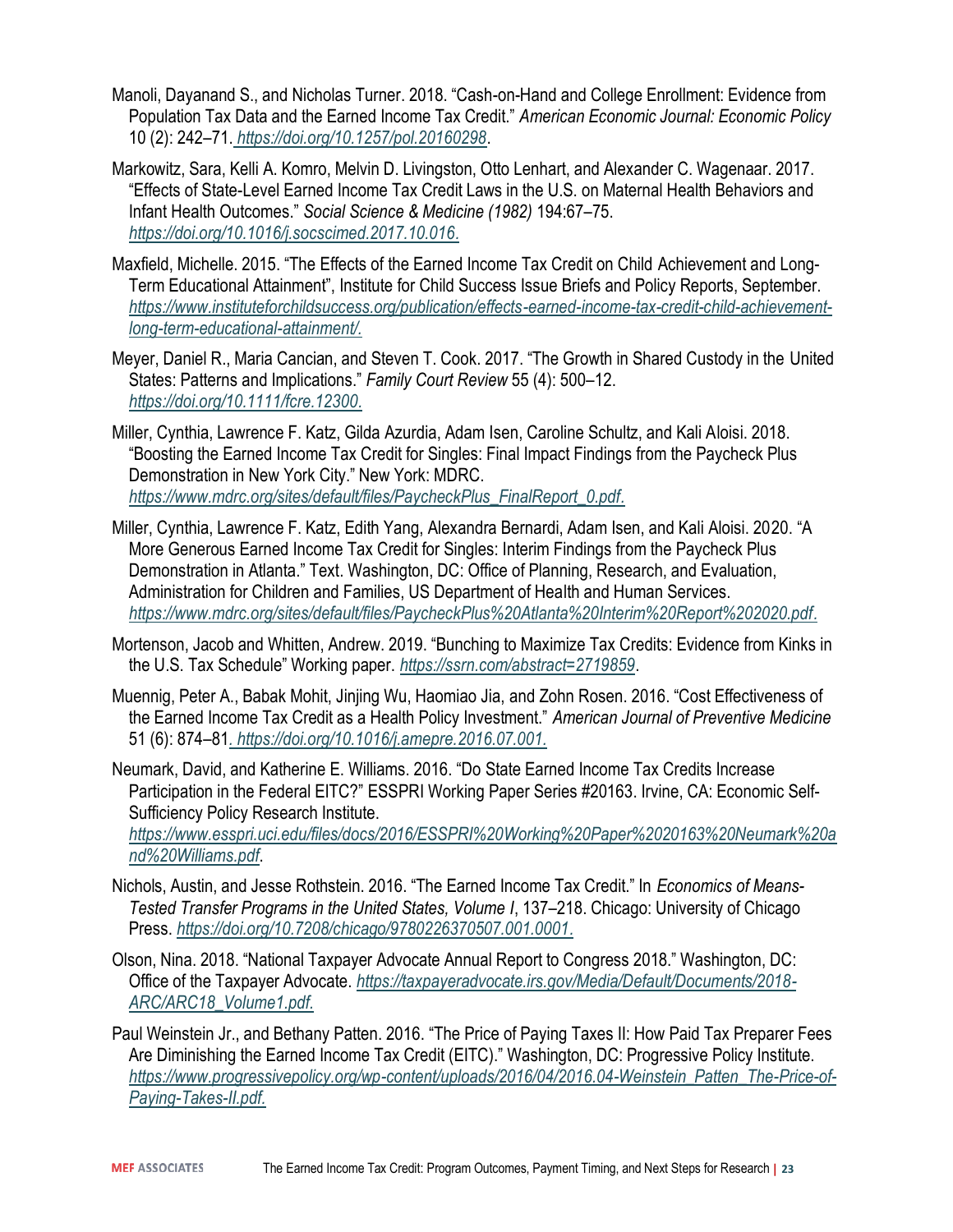- Perkins, Kristin. 2017. "Household Complexity and Change among Children in the United States, 1984 to 2010." *Sociological Science* 4:701–24. *[https://doi.org/10.15195/v4.a29.](https://doi.org/10.15195/v4.a29)*
- Pilkauskas, Natasha, and Katherine Michelmore. 2019. "The Effect of the Earned Income Tax Credit on Housing and Living Arrangements." *Demography* 56 (4): 1303–26. *[https://doi.org/10.1007/s13524-019-](https://doi.org/10.1007/s13524-019-00791-5) [00791-5.](https://doi.org/10.1007/s13524-019-00791-5)*
- Prelec, Drazen, and George Loewenstein, 1998. "The Red and the Black: Mental Accounting of Savings and Debt," *Marketing Science*, 17 (1): 4–28.
- Raley, R. Kelly, Inbar Weiss, Robert Reynolds, and Shannon E. Cavanagh. 2019. "Estimating Children's Household Instability Between Birth and Age 18 Using Longitudinal Household Roster Data." *Demography* 56 (5): 1957–73. *[https://doi.org/10.1007/s13524-019-00806-1.](https://doi.org/10.1007/s13524-019-00806-1)*
- Roberts, Bridget. 2019. "National Taxpayer Advocate Annual Report to Congress 2019." Washington, DC: National Taxpayer Advocate. *[https://taxpayeradvocate.irs.gov/Media/Default/Documents/2019-](https://taxpayeradvocate.irs.gov/Media/Default/Documents/2019-ARC/ARC19_Volume1.pdf) [ARC/ARC19\\_Volume1.pdf.](https://taxpayeradvocate.irs.gov/Media/Default/Documents/2019-ARC/ARC19_Volume1.pdf)*
- Rothstein, Jesse. 2010. "Is the EITC as Good as an NIT? Conditional Cash Transfers and Tax Incidence." *American Economic Journal: Economic Policy*, 2 (1): 177-208.
- Rothstein, Jesse, and Ben Zipperer. 2020. "The EITC and Minimum Wage Work Together to Reduce Poverty and Raise Incomes." Washington, DC: Economic Policy Institute. *[https://www.epi.org/publication/eitc-and-minimum-wage-work-together/.](https://www.epi.org/publication/eitc-and-minimum-wage-work-together/)*
- Saez, Emmanuel. 2010. "Do Taxpayers Bunch at Kink Points?" *American Economic Journal: Economic Policy*, 2(3): 180–212.
- Schanzenbach, Diane and Michael Strain. 2020. "Employment Effects of the EITC: Taking the Long View", forthcoming in Tax Policy and the Economy. National Bureau of Economic Research.
- Seltzer, Judith A. 2019. "Family Change and Changing Family Demography." *Demography* 56 (2): 405–26. *[https://doi.org/10.1007/s13524-019-00766-6.](https://doi.org/10.1007/s13524-019-00766-6)*
- Shonkoff, Jack P., and Deborah A. Phillips. 2000. *From Neurons to Neighborhoods: The Science of Early Childhood Development.* Washington, DC: National Academy Press.
- Sykes, Jennifer, Katrin Križ, Kathryn Edin, and Sarah Halpern-Meekin. 2015. "Dignity and Dreams: What the Earned Income Tax Credit (EITC) Means to Low-Income Families." *American Sociological Review* 80 (2): 243–67.
- Taxpayer Advocate Service, 2019. "Earned Income Tax Credit: Making the EITC Work for Taxpayers and the Government, Improving Administration and Protecting Taxpayer Rights." Internal Revenue Service, Washington, DC. June 30.
- Tach, Laura, Sarah Halpern-Meekin, Kathryn Edin, and Mariana Amorim. 2019. "'As Good as Money in the Bank': Building a Personal Safety Net with the Earned Income Tax Credit." *Social Problems* 66 (2): 274– 93. *[https://doi.org/10.1093/socpro/spy001.](https://doi.org/10.1093/socpro/spy001)*
- Thaler, Richard H. 1999. "Mental Accounting Matters," *Journal of Behavioral Decision Making*, 12 (3): 183– 206.
- Siwicki, Julie, 2015. "Income Volatility in the US Financial Diaries Sample", January 22. *[https://www.usfinancialdiaries.org/blog/2015/1/22/income-volatility-in-usfd-sample.](https://www.usfinancialdiaries.org/blog/2015/1/22/income-volatility-in-usfd-sample)*
- Urban Institute. 2015. "EITC Legislative History". *[https://safetynet.urban.org/eitc-and-ctc/eitc-legislative](https://safetynet.urban.org/eitc-and-ctc/eitc-legislative-history)[history](https://safetynet.urban.org/eitc-and-ctc/eitc-legislative-history)*.